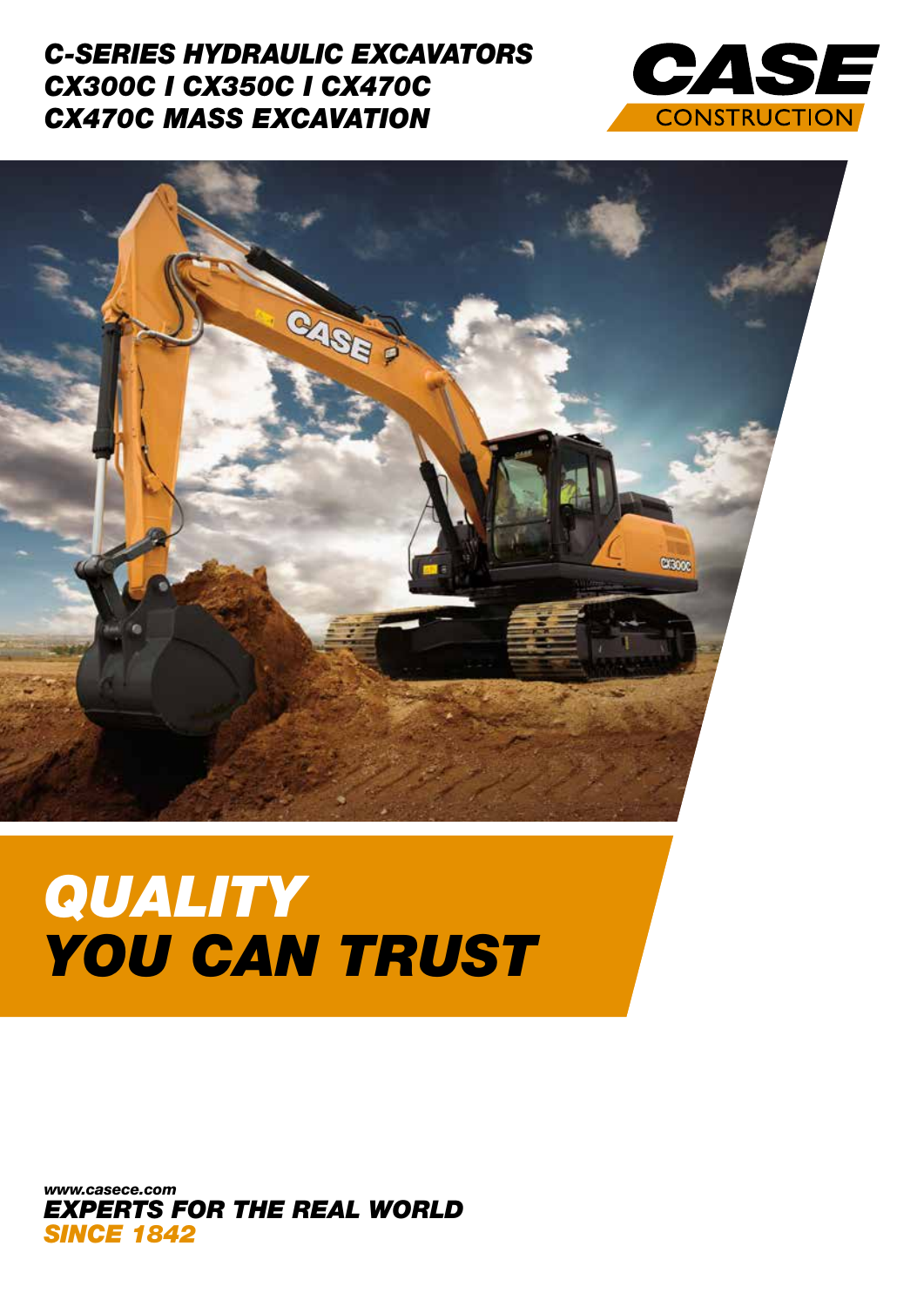# MAIN REASONS TO CHOOSE THE C-SERIES



#### HIGH EFFICIENCY

A combination of engine technology and Advanced Hydraulic System grants 10% of fuel economy. With the 5 Energy Saving Controls, Isuzu Tier IV Interim engine and the new ECO gauge function.



#### HIGH RELIABILITY

- New HD boom and arm design: more robust and reinforced to optimize durability and performance;

- Re-designed attachment for more durability: less maintenance cost, higher resale value.

With the CASE top manufacturing quality.





#### HIGH PRECISION AND CONTROLLABILITY

- Advanced Hydraulic System;

- Unique pump torque control system;
- Advanced energy management with innovative fuel saving functions;

- 3 available power modes to match customers needs.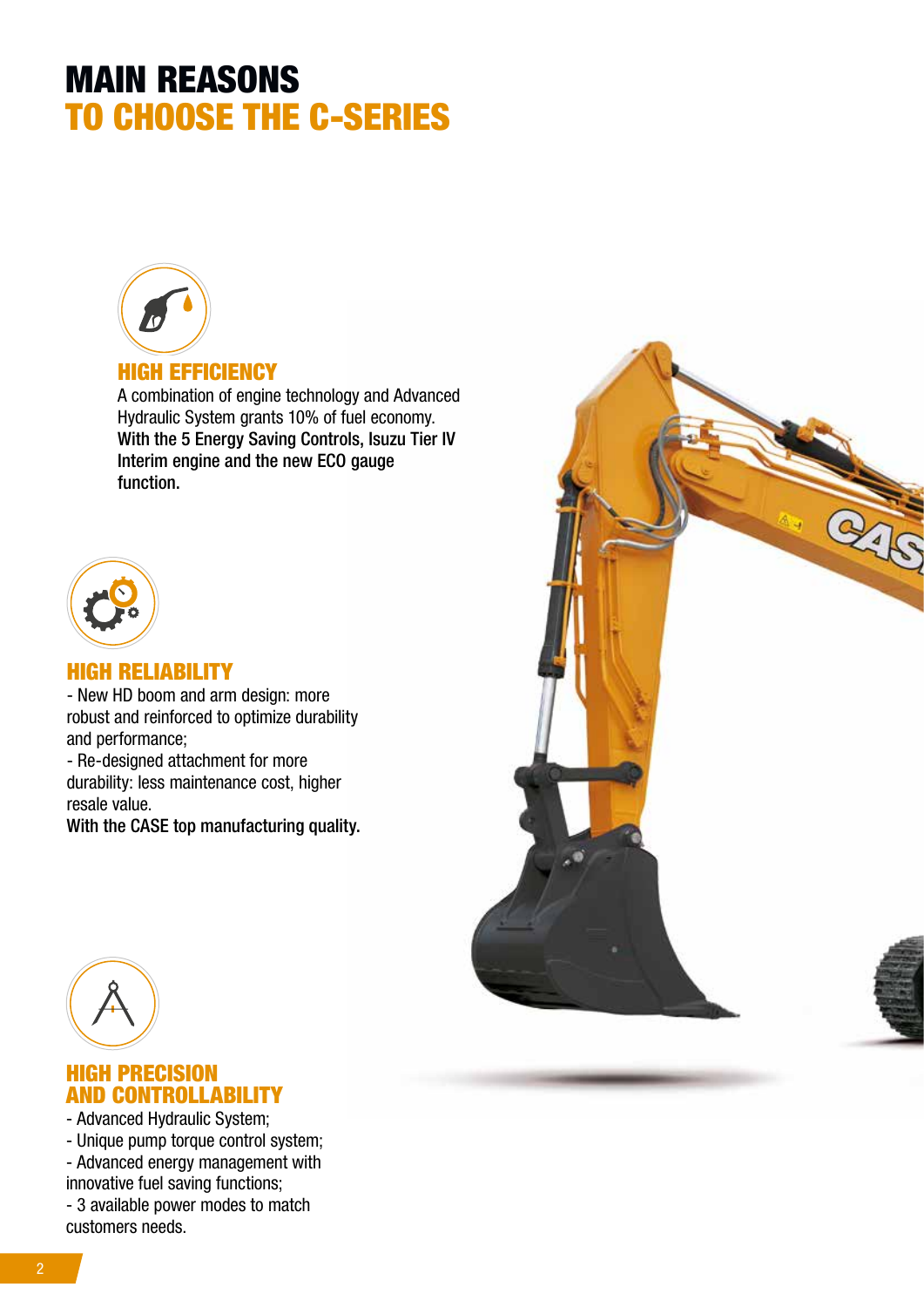

#### MAXIMUM COMFORT

Estra large cab: 7% more space vs previous model. Low noise and vibrations. Ergonomic workstation. Real time parameters monitoring. Fully adjustable seat/joysticks and brand new LCD cluster.



#### SAFETY FIRST

- A full range of optional front guards;
- Superior visibility;
- Standard Rear view camera.

With Standard Rops cab and Fops, level II certified.





#### HIGH VERSATILITY

- Standard Flow Regulation;
- Up to 10 attachments settings can be memorized;
- Optional Clamshell circuit;
- MULTI-FITS (safe, automatic and universal).



#### LOW TOTAL COST OF OWNERSHIP AND REPAIR COST

- Cab filters access form

- Standard EMS (Easy Maintenance System) bushings
- Long maintenance intervals
- Low effort for serviceability
- Good service access, onboard diagnosis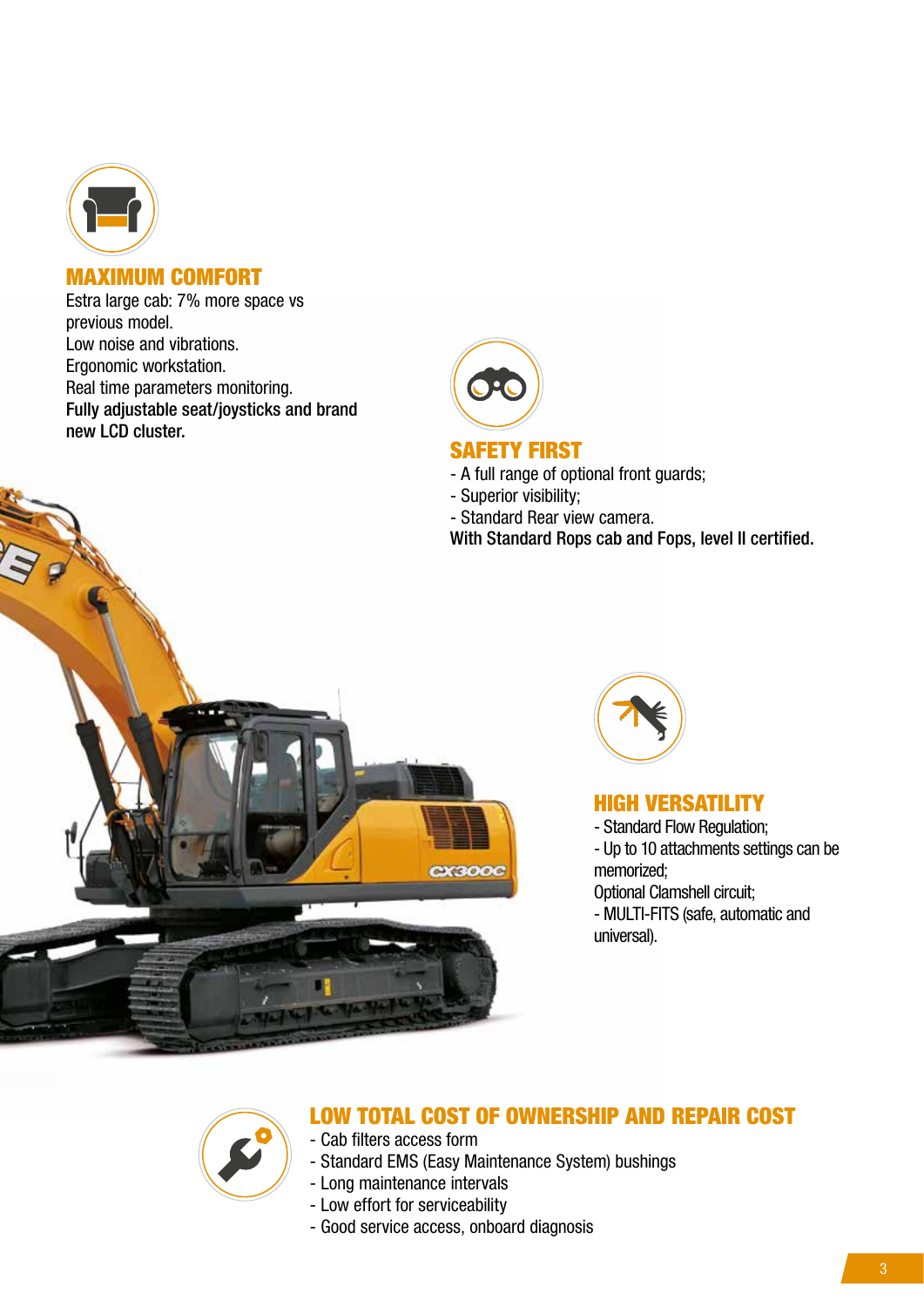

## POWERFUL AND FUEL EFFICIENT ENGINE

The C-Series Hydraulic Excavators are powered by Tier 4 Interim - certified Isuzu Engine with double to multi CEGR (cooled exhaust gas recirculation) and one-piece diesel particle difusor (DPD) that burns cleaner while delivering superior horsepower.

The combination of engine technology and Advanced Hydraulic System grants 10% of fuel economy.

Automatic self-regeneration of the diesel particulate diffusor (DPD) ensures no loss of productivity, while low engine rpm, improved hydraulic pump control and five new energy saving systems boost fuel economy up by 10%.

A green economy gauge can be activated in the cab to inform the operator of the most economical settings for the machine, reporting fuel consumption in real-time.





# ADVANCED ENERGY MANAGEMENT

• POWER SAVE: the pump discharge pressure when the machine is at rest.

• PUMP TORQUE CONTROL: prevents drop in engine rpm when lifting heavy loads.

Less fuel consumption and effective energy usage thanks to the 5 ENERGY SAVING FUNCTIONS:

• BEC - Boom Economy Control: it increases the fuel efficiency during the lowering of the boom and swing operations;

• AEC - Automatic Economy Control: it reduces the rpm when the joysticks are in neutral position;



• SRC - Swing Relief Control: the pump sends a small amount of oil at the very beginning of the slewing operations;

- SSC Spool Stroke Control: automatic speed adjustment during digging and leveling;
- AES Auto Energy Safe: Auto Idle and Idle Shut Down.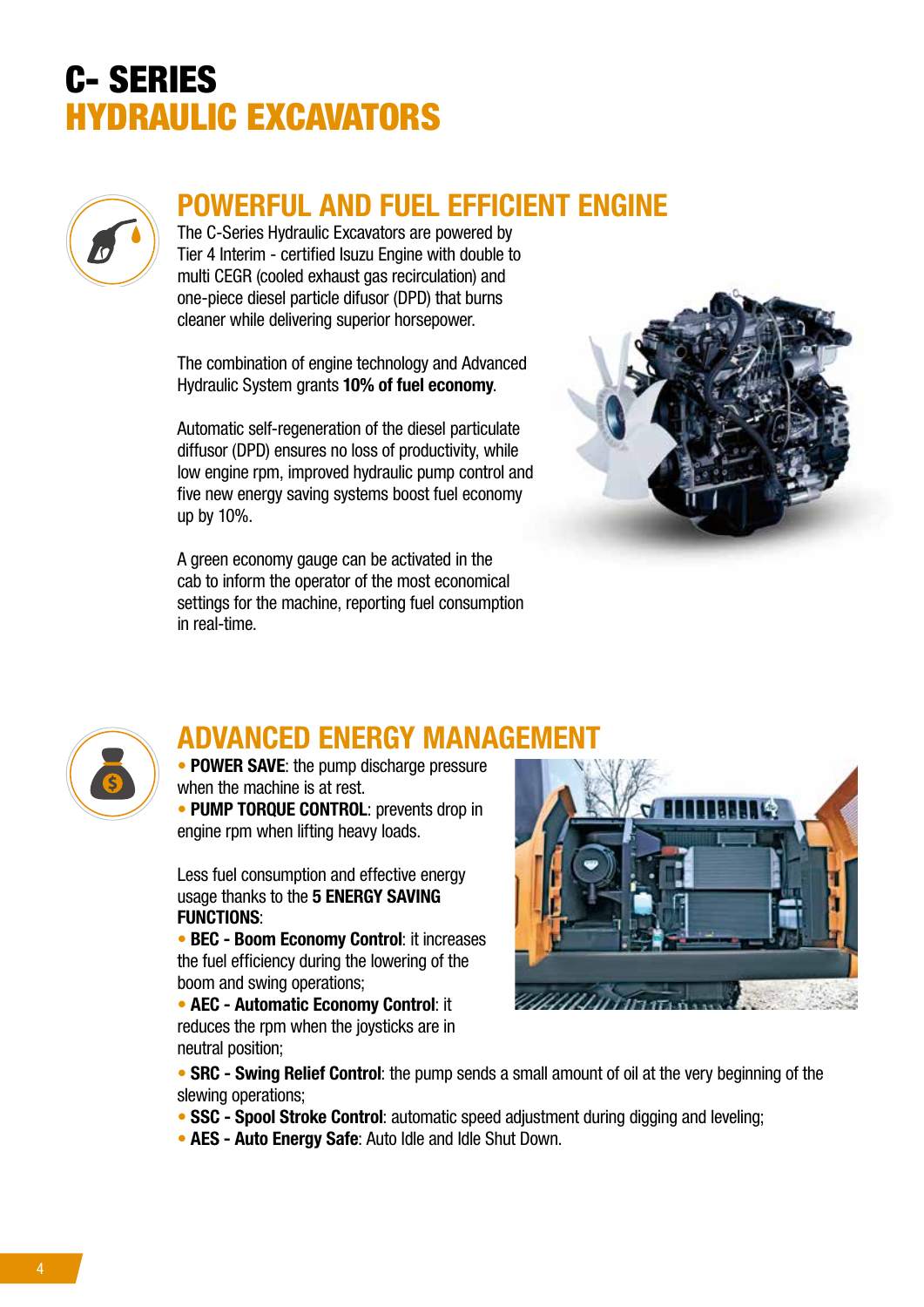



# HIGH RELIABILITY

#### Improved design for durable performances

The new boom and arm are Heavy Duty, more robust and reinforced in the more stressed areas, optimizing the durability and the performances at the same time: the boom is average 8% lighter than the previous series.

HD booms and arms are standard, to grant the maximum reliability also in the toughest applications.

Increased productivity: extra lifting capacity thanks to the front attachment optimization; Maximum efficiency: lighter, but stronger front attachment (more lifting, less fuel consumption); Higher resale value: re-designed attachment for more durability and less maintenance cost.





## **ROBUSTNESS**

The C-Series Hydraulic Excavators undercarriage is made with high quality components, with thick structural plates in the areas where components required and higher level of resistance.

#### Heavy duty solutions

The Heavy duty undercarriage ensures safe and productive performance in all terrains.

- X-chassis design to grant a better weight distribution and a superior stability;
- Heavy duty and high quality material;
- Heavy duty travel engine protection;
- Extra heavy duty carrier roller brackets.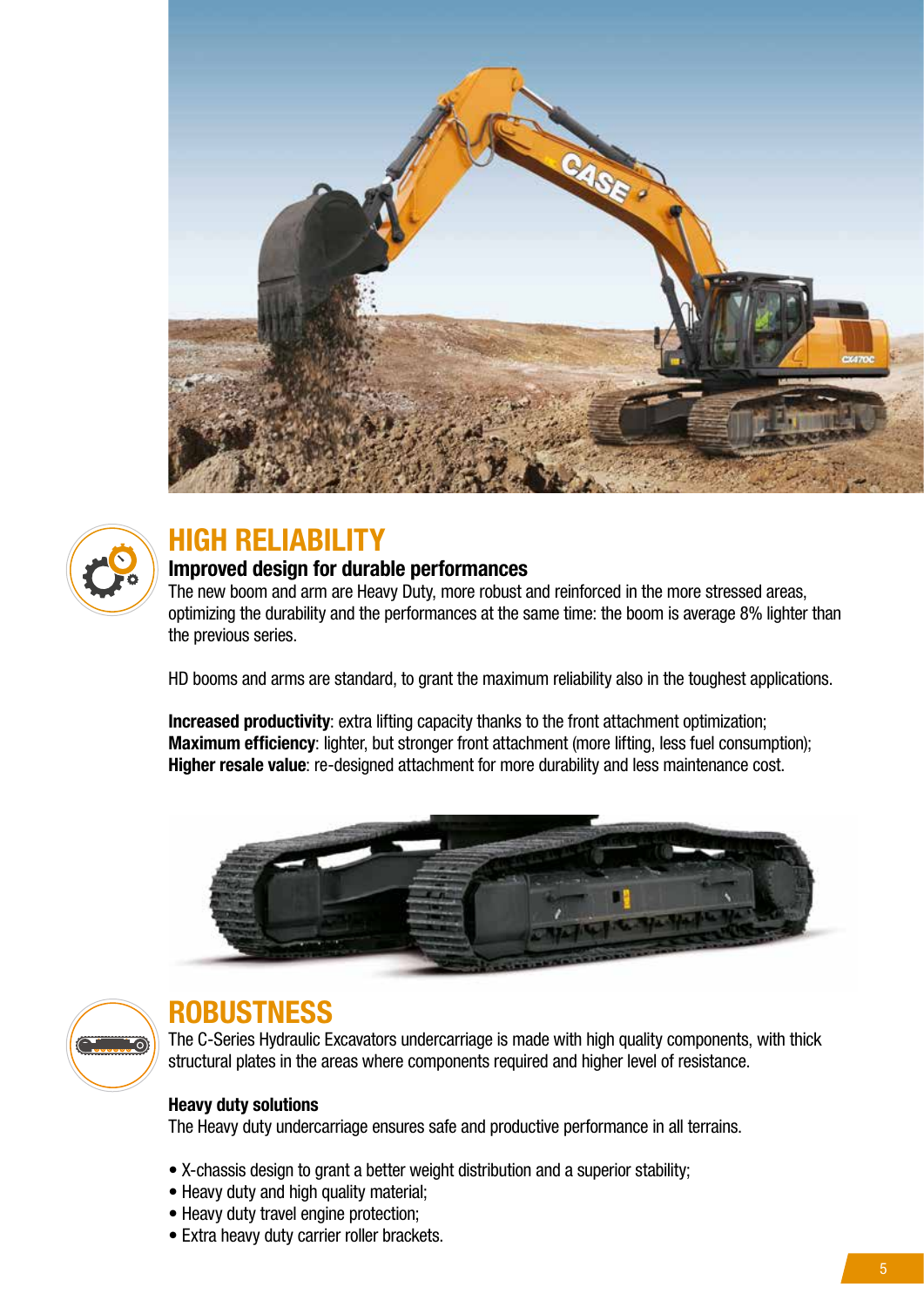

## COMFORT AND SAFETY

- Superior wide and roomy cab with ample legroom.
- New cushioning system to lower noise and vibration levels for the operator's ultimate comfort.
- Totally adjustable workstation with fully reclinable air –suspensioned seat.
- Air conditioning system with 25% more airflow and 6% better performances.





### OUTSTANDING VISIBILITY

- Wider glazed surface with single piece side window.
- New 7" LCD cluster for a more secure and safe working environment and to constant monitor the main machine parameters.

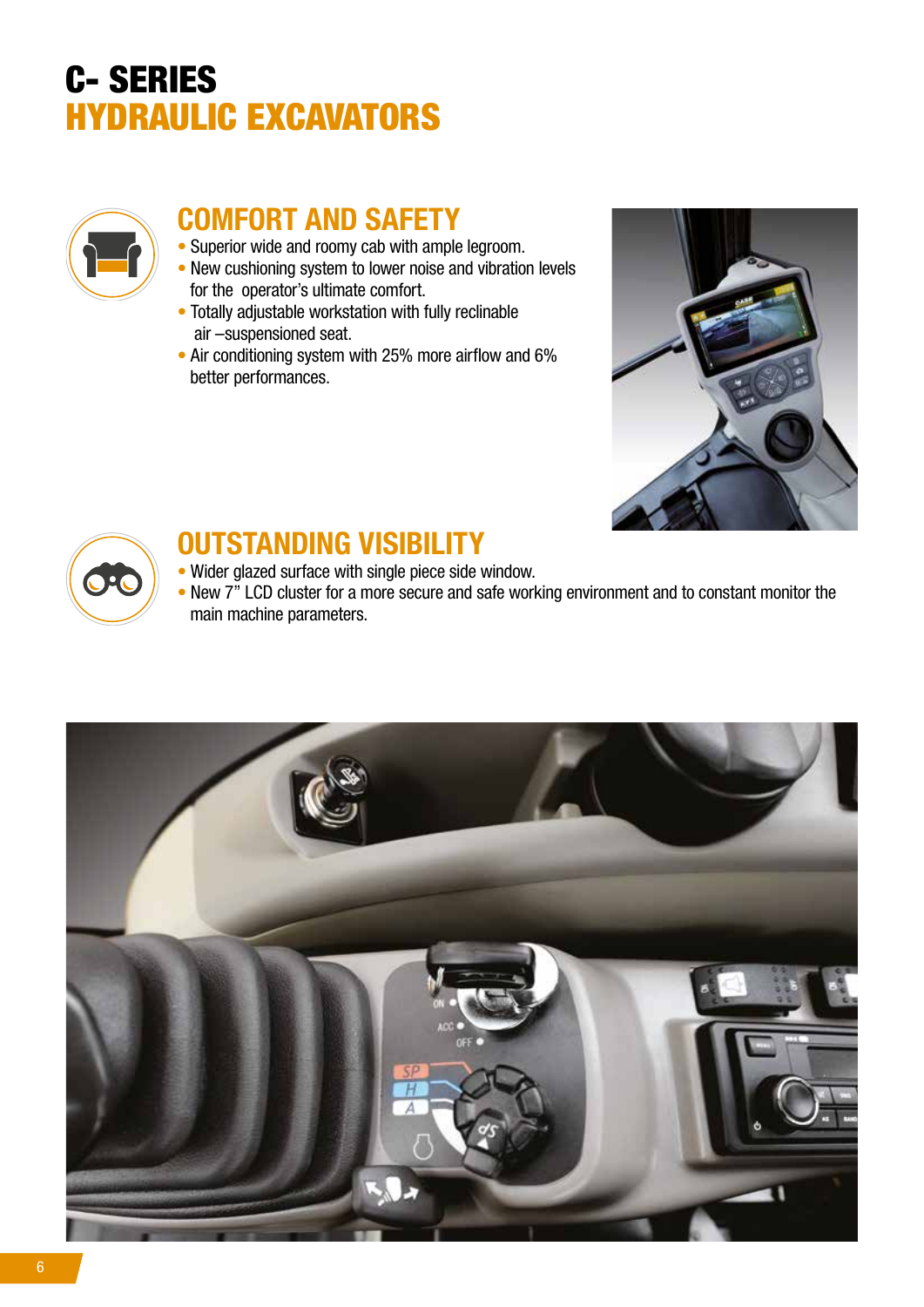# COMFORT RULES FIRST CLASS CAB AND SEAT

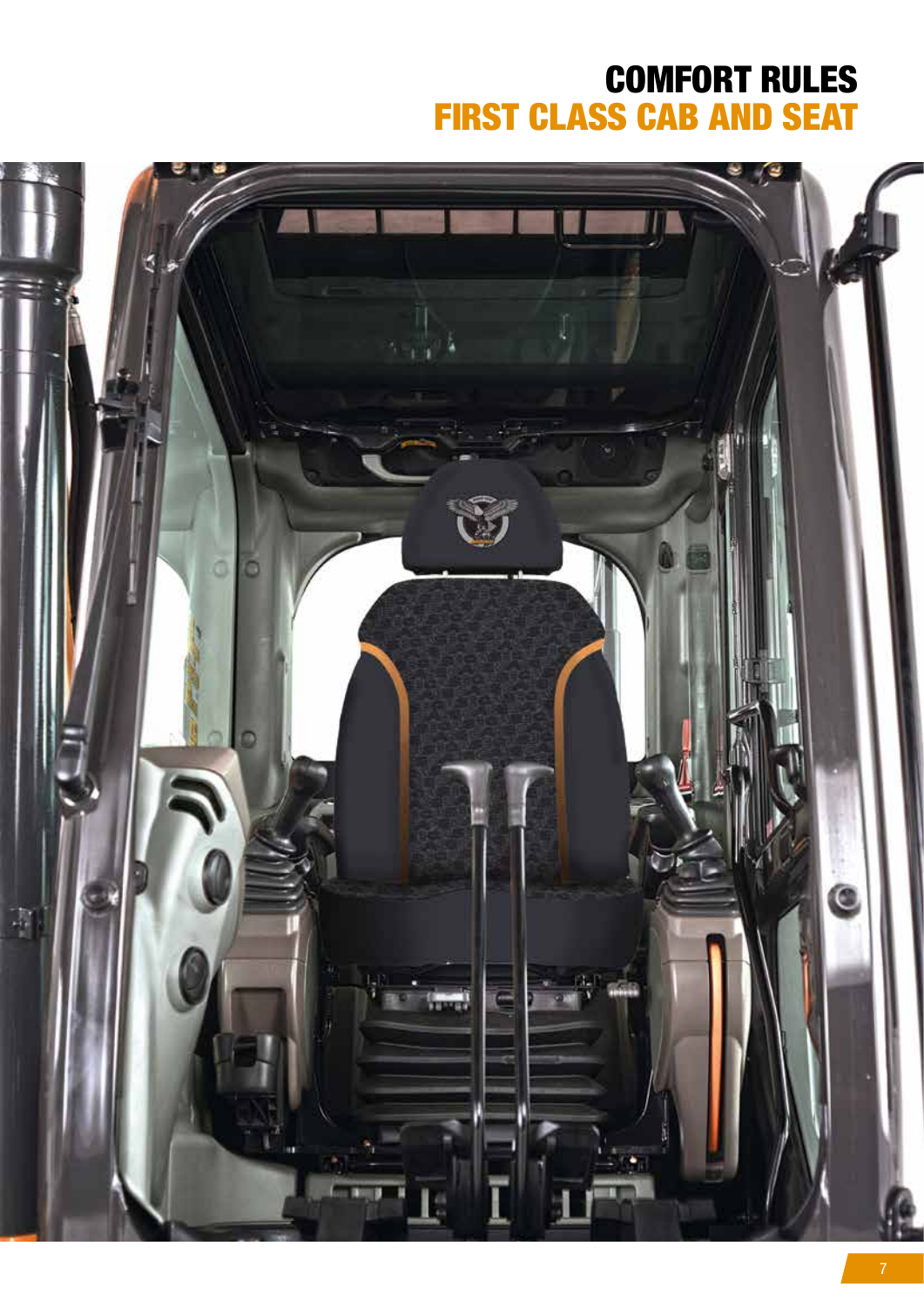



#### THE CASE DEALER: YOUR PROFESSIONAL PARTNER

Your success starts with world-class Case machinery and attachments.

Your Case dealer will help you work smarter and faster by selecting equipment that delivers performance and operator comfort.

Your dealer has the knowledge and experience necessary to help you choose the right attachments so you can...

- Work faster and extend equipment life.
- Increase machine utilization.
- Increase your capabilities.

Let your Case dealer service your machine on the jobsite. You'll be back on the job faster. Advantages include…

- Responsive job site service to keep your equipment running.
- Increase machine uptime.
- Certified service staff and improved parts availability.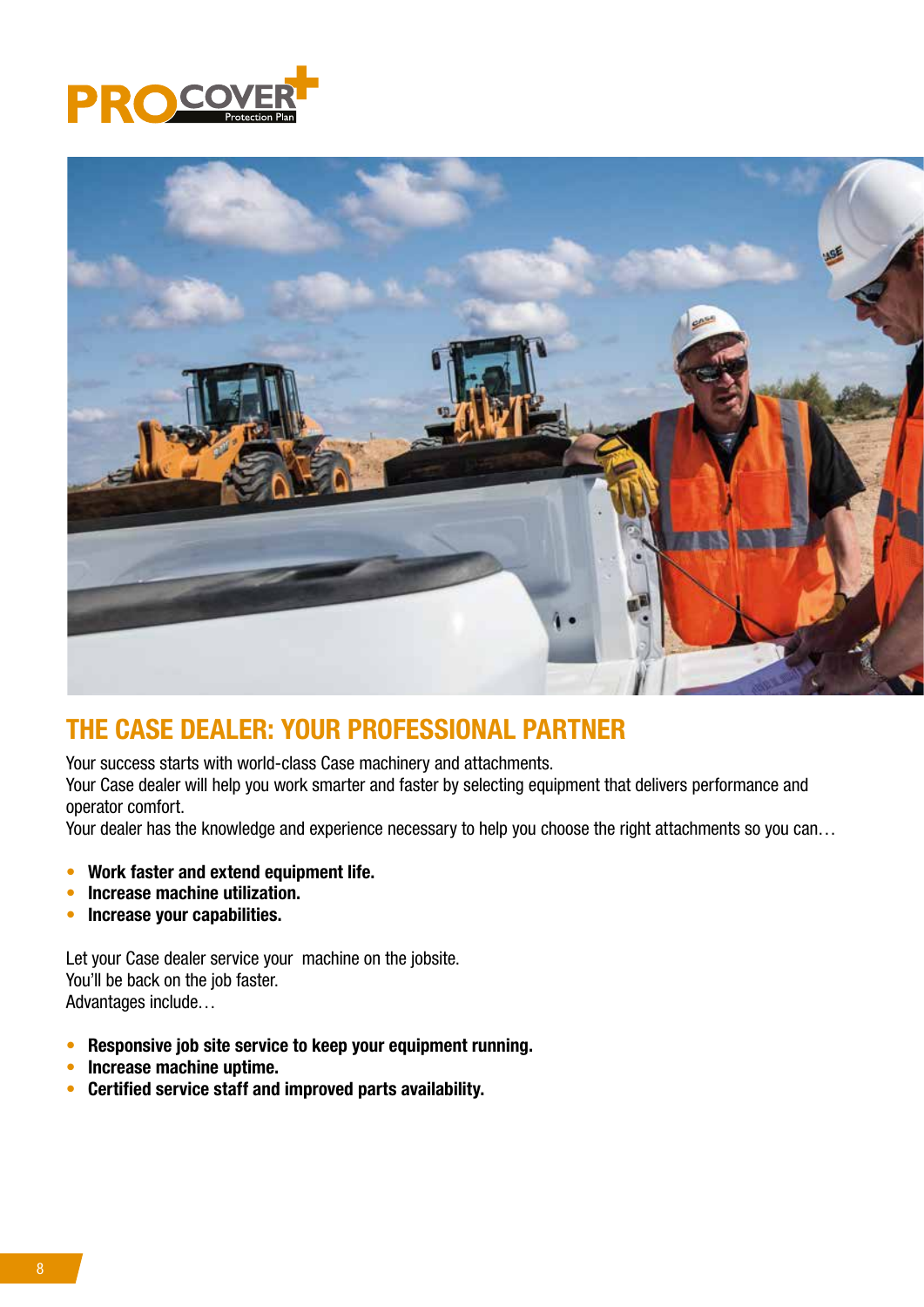

#### PARTS

When you're looking for superior parts options to maximize the performance and lower the operating costs of your Case machinery, turn to CNH Industrial Genuine Parts to keep you equipped for success.

CNH Industrial Genuine Parts fit better, install faster and last longer and in an industry where "high impact" and "heavy lifting" are the norm, the smallest mechanical differences can lead to big problems.

CNH Industrial Genuine Parts from Case are manufactured from superior materials and specifically designed for Case construction equipment to continually and reliably withstand the punishment of everyday construction. So steer clear of mechanical problems and future breakdowns, by choosing CNH Industrial Genuine Parts from Case. They're the only parts that are field-tested and proven to keep your Case equipment performing its best.

### SERVICE. RELY ON CASE TO DELIVER FOR YOU

Your commitment to your operation is evident every day, but that doesn't minimize the enormous pressure you face to reduce operating costs and improve productivity. So when you're on the job, make sure you have top-notch service and support of Case behind you every step of the way.

With our factory trained technicians, you can ensure that top-notch service professionals are working on your maintenance needs, so you can focus on your business and the big job challenges ahead, not on the tasks of servicing your equipment.

With your Case Service, you get more than mere oil changes. A Case Service ensures your Case equipment receives a thorough service that meets all requirements of its service schedules and properly maintains it for the day-in, dayout punishment of construction work.

Don't give another thought to time-consuming maintenance tasks. Simply rest easy and make certain that your service needs are taken care of by a Case factory trained technician.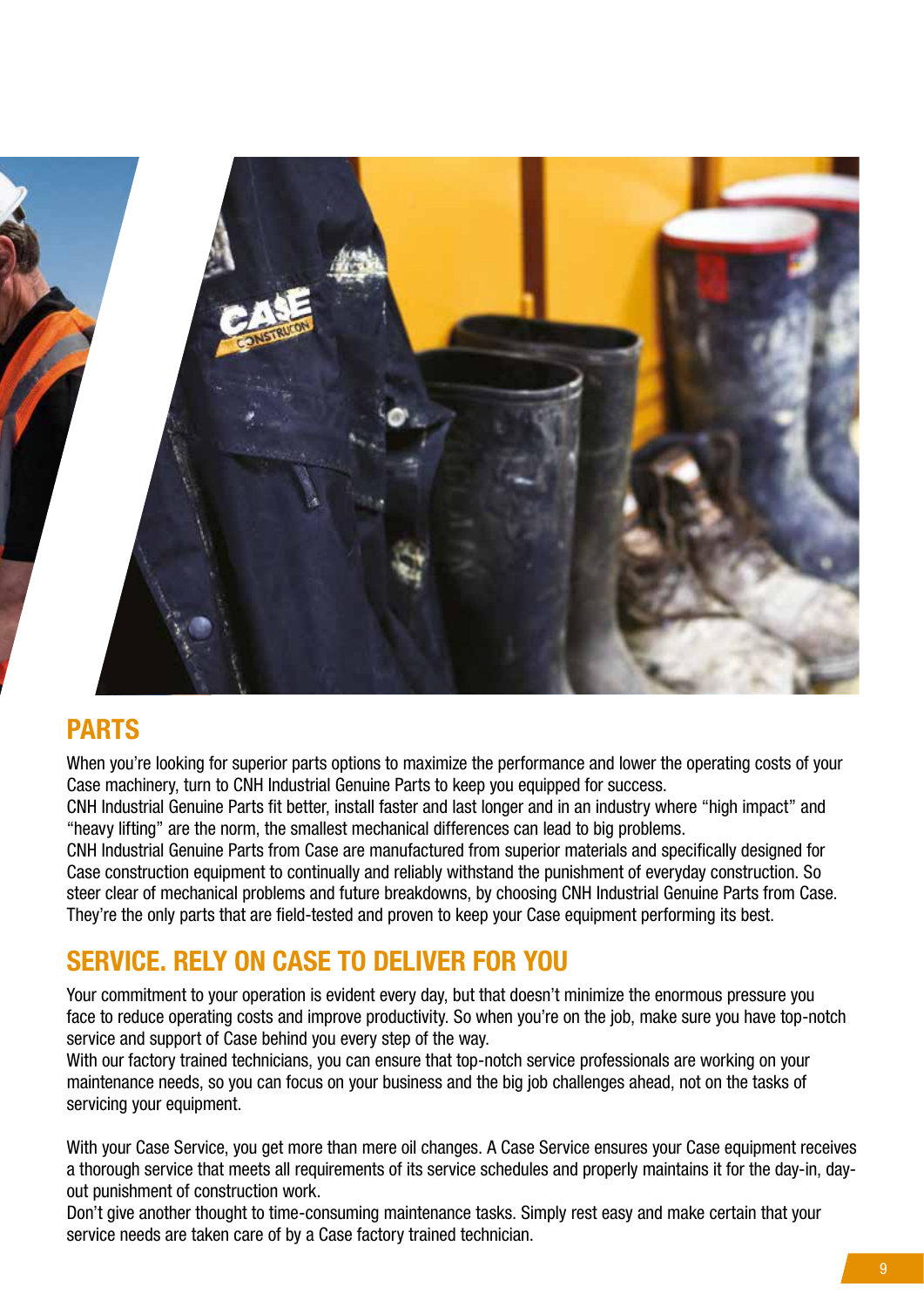

When the unexpected occurs, you need to know your equipment is protected.

At Case Construction we understand the importance of your machinery being in good working order when it counts.

ProCover is designed to help keep your equipment working well beyond the manufacturer's base warranty period while taking away the concerns of the cost and inconvenience of mechanical failure.

#### WHAT ARE THE ADVANTAGES OF PROCOVER?

#### PEACE OF MIND

Provides protection beyond the Manufacturer's Base Warranty Period.

#### FLEXIBLE OPTIONS

Plans can be customised to meet individual needs.

#### DEPENDABLE SERVICE

Eligible repairs completed by an authorised Case Construction Dealership and their trained service technician's using genuine OEM parts & lubricants.

#### TRANSFERABLE PROTECTION

New Equipment Plans may be transferred to a new owner at no charge

#### COVERAGE

#### **STANDARD**

PROTECTION PLAN 3 Years / 5000 Hours

Additional years/hours can be purchased. Please contact your local Case Construction dealer for further information.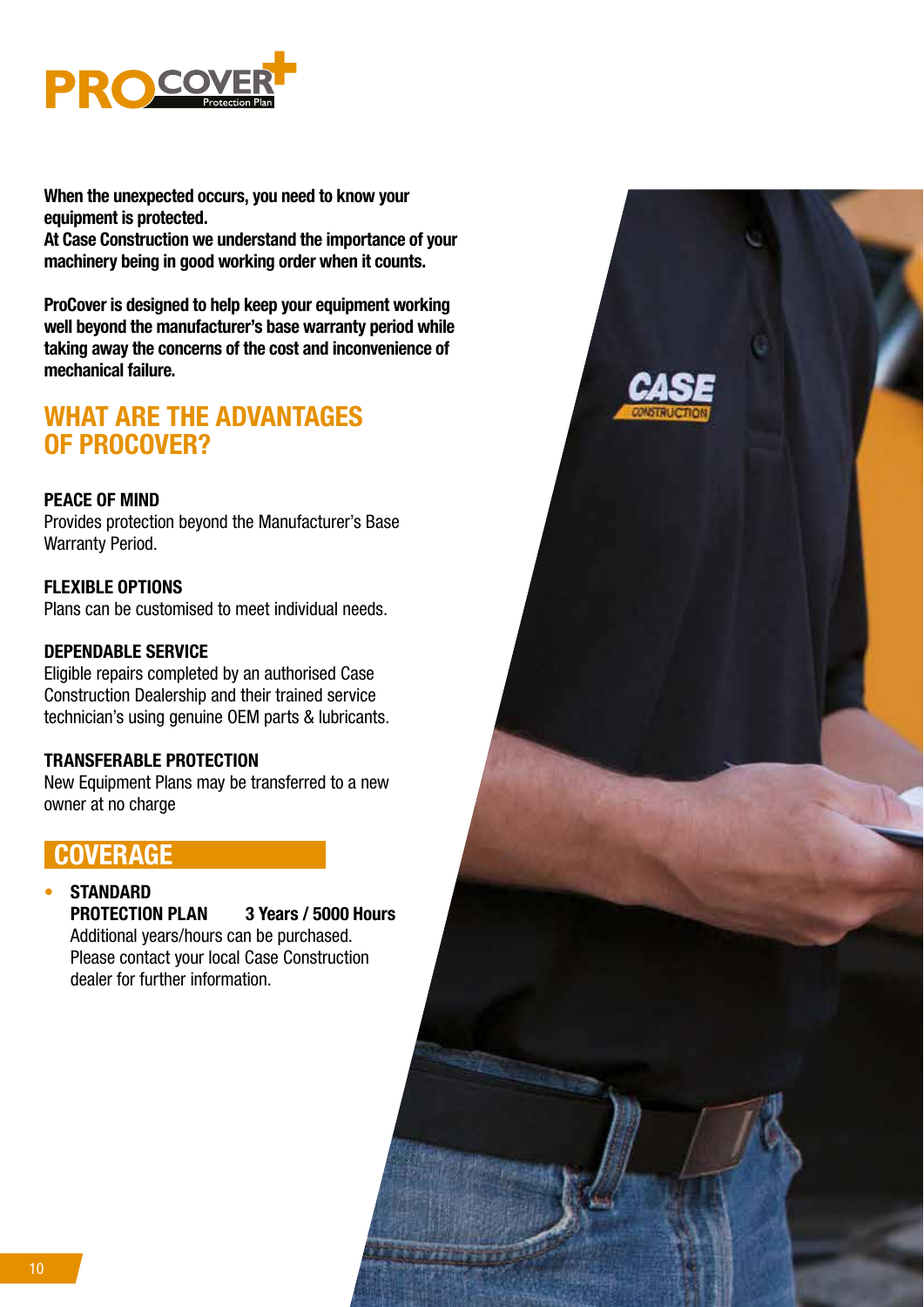# **SPECIFICATIONS**

# CX300C ENGINE

|                                                                                          | <b>ISUZU GH-6HK1X</b>                       |
|------------------------------------------------------------------------------------------|---------------------------------------------|
| Type                                                                                     | Water-cooled,                               |
| 4-cycle diesel, 6-cylinder in line, electronically controlled, high pressure common rail |                                             |
| system, variable geometry turbocharger, air cooled intercooler, triple exhaust gas       |                                             |
| recirculation, DPD system with auto-regeneration.                                        |                                             |
|                                                                                          | Tier IV Interim                             |
|                                                                                          |                                             |
|                                                                                          | 115 mm x 125 mm                             |
| Horsepower SAE J1349 (net) 154 kW / 207 hp at 1800 min <sup>-1</sup>                     |                                             |
| Maximum torque SAE J1349 (net)_________________________909 Nm at 1500 min <sup>-1</sup>  |                                             |
| <b>HYDRAULIC SYSTEM</b>                                                                  |                                             |
| Type Type 2 variable displacement axial piston pumps with                                |                                             |
|                                                                                          | regulating system                           |
| Max. oil flow _______                                                                    | 2 x 243 liter/min at 1800 min <sup>-1</sup> |
| Working circuit pressure                                                                 |                                             |

| 34.3 MPa |
|----------|
| 37.3 MPa |
| 29.4 MPa |
| 34.3 MPa |
|          |

#### SWING

| Maximum swing speed | $10.0 \text{ min}^{-1}$ |  |
|---------------------|-------------------------|--|
| Swing torque        | 92.100 Nm               |  |

### FILTERS

| <b>Suction filter</b> | 105 um |
|-----------------------|--------|
| Return filter         |        |
| Pilot line filter     |        |

#### **TRAVEL**

| Travel motor     | Variable displacement axial piston motor (Automatic travel |
|------------------|------------------------------------------------------------|
|                  | speed shifting)                                            |
| Max travel speed | $5.4$ km/h                                                 |
| Low travel speed | $3.2 \text{ km/h}$                                         |
| Gradeability     | $70\%$ (35°)                                               |
| Drawbar pull     | 233 kN                                                     |

## ELECTRICAL SYSTEM

| Voltage              | 24 V              |
|----------------------|-------------------|
| Alternator           | 50 Amp            |
| <b>Starter motor</b> | 5.0 kW            |
| Battery              | 2X12V 128 Ah/5 HR |

### UNDERCARRIAGE

| Number of carriers rollers (each side) |                     |
|----------------------------------------|---------------------|
| Number of track rollers (each side)    |                     |
| Number of shoes (each side)            | 50                  |
| Type of shoe                           | Triple grouser shoe |

## **CAPACITIES**

| Fuel tank         | 450   |
|-------------------|-------|
| Hydraulic system  | 300   |
| Cooling system    | 30.81 |
| Engine Crank Case | 39 I  |

#### WEIGHT AND GROUND PRESSURE

With 3.18 m arm, 1.1 m<sup>3</sup> bucket, 600 mm grouser shoes, operator, lubricant, coolant and full fuel tank, top guard OPG level 2.

| <b>CX300C</b>      | WEIGHT    | <b>GROUND PRESSURE</b> |
|--------------------|-----------|------------------------|
| 600 mm gouser shoe | 29.900 Kg | 0.058 Mpa              |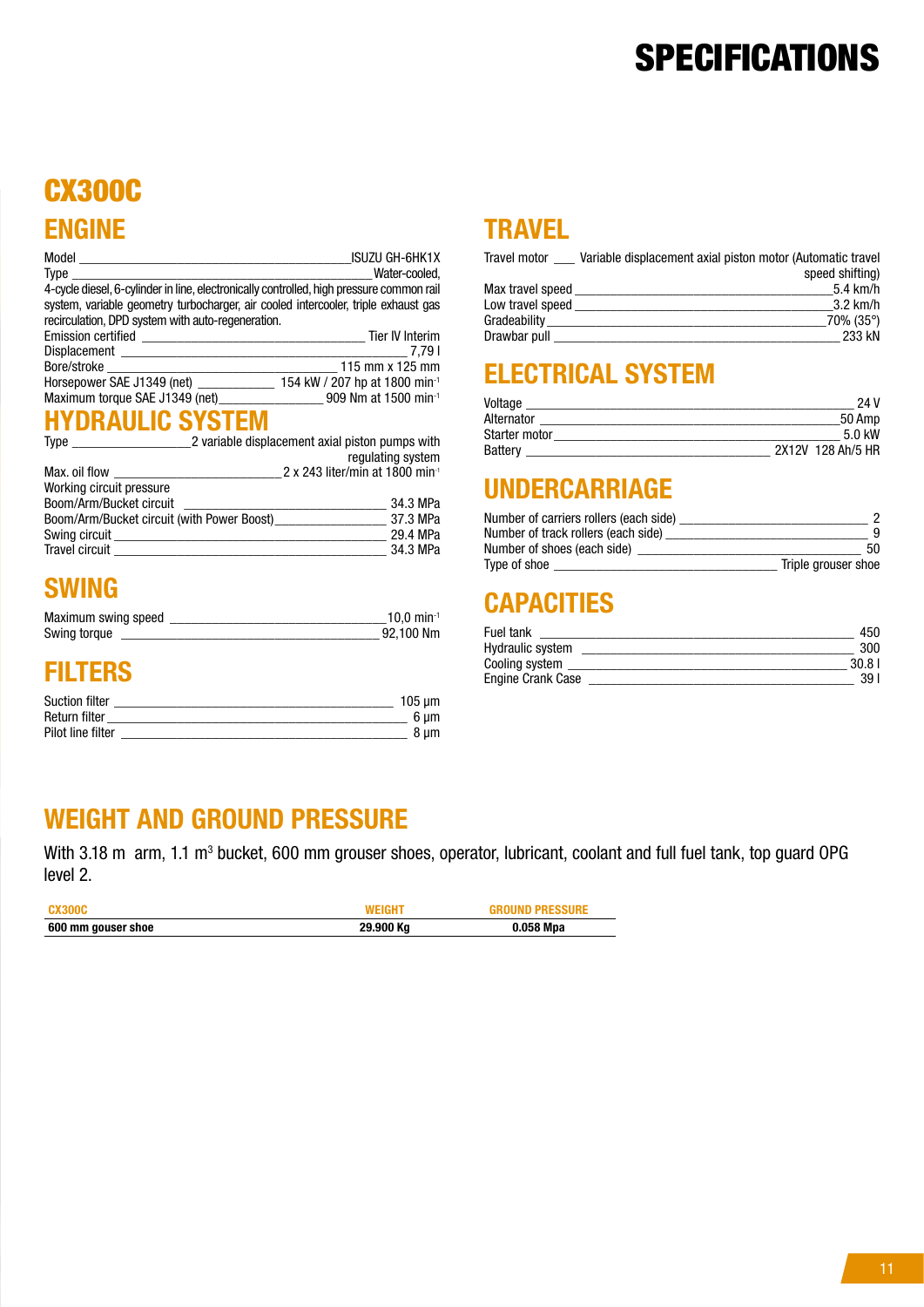# CX350C

## ENGINE

| <b>Model Model</b>                                                                                                                              |  | <b>ISUZU AL-6HK1X</b> |  |
|-------------------------------------------------------------------------------------------------------------------------------------------------|--|-----------------------|--|
| Type ______________________Water-cooled, 4-cycle diesel, 6-cylinder in line,                                                                    |  |                       |  |
| Electronically controlled, high pressure common rail system, variable                                                                           |  |                       |  |
| geometry turbocharger, air cooled intercooler, triple exhaust gas recirculation,                                                                |  |                       |  |
| DPD system with auto-regeneration.                                                                                                              |  |                       |  |
|                                                                                                                                                 |  |                       |  |
| Displacement <b>Displacement</b>                                                                                                                |  | 7.791                 |  |
| Bore/Stroke bores                                                                                                                               |  | $115 \times 125$ mm   |  |
|                                                                                                                                                 |  |                       |  |
| Horsepower SAE J1349 (net) 198 kw $@$ 1900 min <sup>-1</sup><br>Maximum torque SAE J1349 (net) ________________1043 Nm @ 1500 min <sup>-1</sup> |  |                       |  |

#### HYDRAULIC SYSTEM

| Type 2 variable displacement axial piston pumps with regulating system |                                        |
|------------------------------------------------------------------------|----------------------------------------|
| Max oil flow                                                           | 2 x 285 l/min @ 1900 min <sup>-1</sup> |
| Boom/Arm/Bucket circuit                                                | 34.3 MPa                               |
| Boom/Arm/Bucket circuit (With Power Boost)                             | 37.3 MPa                               |
| Swing circuit                                                          | 30.4 MPa                               |
| <b>Travel circuit</b>                                                  | 34.3 Mpa                               |

### SWING

| Swing torque    | 112,000 Nm             |
|-----------------|------------------------|
| Max swing speed | $9.7 \text{ min}^{-1}$ |

#### **TRAVEL**

| <b>Travel motor</b> | Variable displacement axial piston motor (automatic travel |
|---------------------|------------------------------------------------------------|
|                     | speed shifting)                                            |
| Max travel speed    | $5.4 \text{ km/h}$                                         |
| Low travel speed    | $3.2$ km/h                                                 |
| Gradeability        | $70\%$ (35°)                                               |
| Drawbar pull        | 263 kN                                                     |

#### WEIGHT AND GROUND PRESSURE

With 3.25 m arm, 1.4 m<sup>3</sup> bucket, operator, lubricant, coolant, full fuel tank and top guard OPG level 2

| CX350C LC           | <b>WEIGHT</b> | <b>GROUND PRESSURE</b> |
|---------------------|---------------|------------------------|
| 600 mm grouser shoe | 36.400 Kg     | 0.068 Mpa              |

## **FILTERS**

| <b>Suction filter</b> | $105 \text{ µm}$ |
|-----------------------|------------------|
| Return filter         | 6 um             |
| Pilot line filter     | 8 um             |

### ELECTRICAL SYSTEM

| Circuit        | 24V              |
|----------------|------------------|
| Alternator     | 50 Amp           |
| Starter motor  | 5.0 kW           |
| <b>Battery</b> | 2x12 128 Ah/5 HR |

### UNDERCARRIAGE

| Number of carriers rollers (each side) |                     |
|----------------------------------------|---------------------|
| Number of track rollers (each side)    |                     |
| Number of shoes (each side)            | 48                  |
| Type of shoe                           | Triple grouser shoe |

## **CAPACITIES**

| Fuel tank               | 580.   |
|-------------------------|--------|
| <b>Hydraulic system</b> | -350 L |
| Cooling system          | 35.41  |
| Engine Crank Case       | 49     |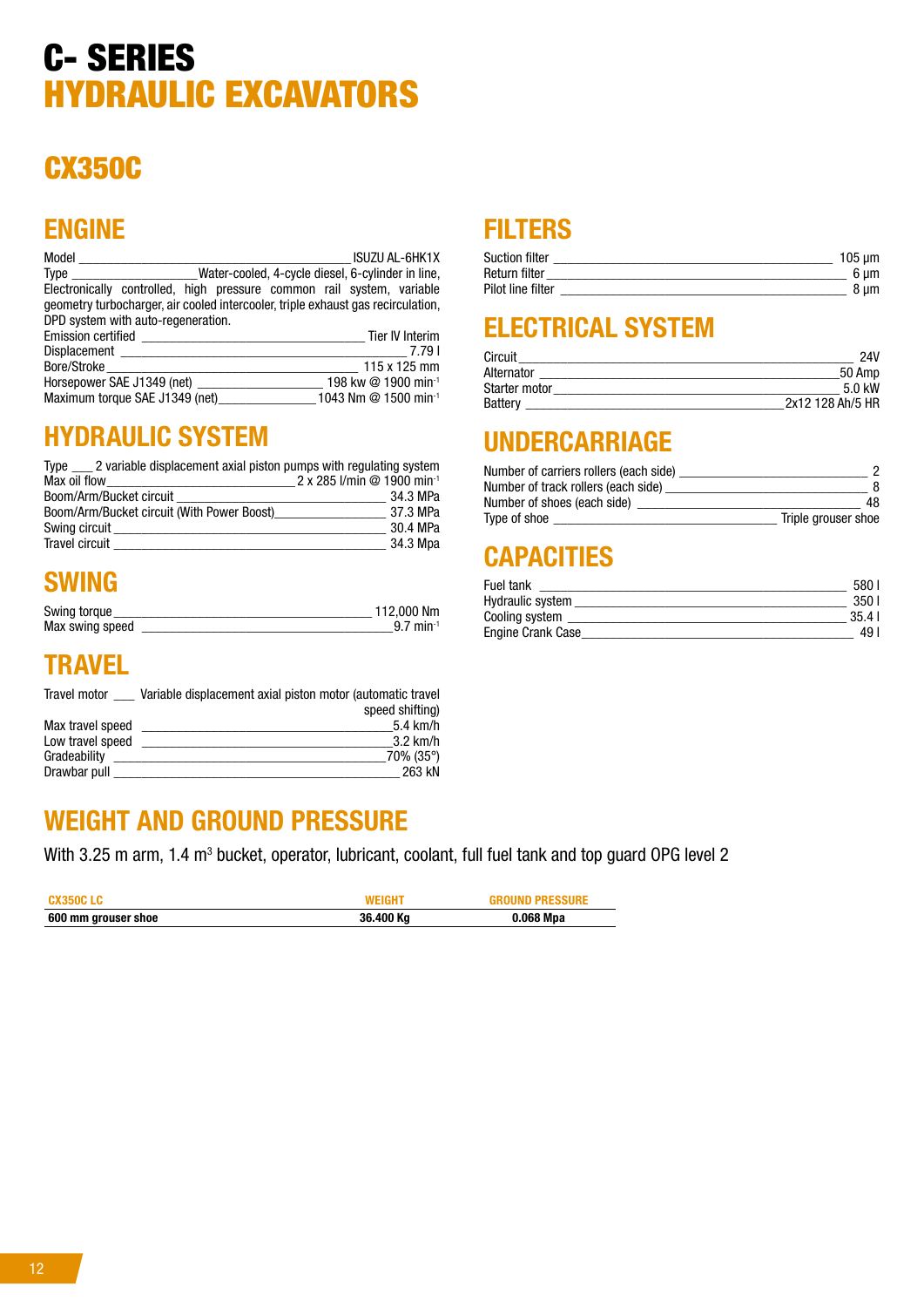# **SPECIFICATIONS**

# CX470C / CX470C MASS EXCAVATION

# ENGINE

| Model                                                                                                                                                                                                                         | <b>ISUZU AL-6UZ1X</b>                                                      |
|-------------------------------------------------------------------------------------------------------------------------------------------------------------------------------------------------------------------------------|----------------------------------------------------------------------------|
| Type                                                                                                                                                                                                                          | _____________________Water-cooled, 4-cycle diesel, 6-cylinder in line,     |
|                                                                                                                                                                                                                               | High pressure common rail system (electric control), turbocharger with air |
| cooled intercooler, without cooling fan, DPD system                                                                                                                                                                           |                                                                            |
| <b>Emission certified</b>                                                                                                                                                                                                     | <b>Tier IV Interim</b>                                                     |
| Displacement and the contract of the contract of the contract of the contract of the contract of the contract of the contract of the contract of the contract of the contract of the contract of the contract of the contract | 9.84 I                                                                     |
| Bore/Stroke                                                                                                                                                                                                                   | 120 x 145 mm                                                               |
| Horsepower ISO 14396 (gross)                                                                                                                                                                                                  | 270 kW / 362 hp @ 2000 min-1                                               |
|                                                                                                                                                                                                                               | (without fan-pump)                                                         |
| Horsepower SAE J1349 (net)                                                                                                                                                                                                    | 245 kW / 329 hp @ 2000 min-1                                               |
|                                                                                                                                                                                                                               | (with fan-pump)                                                            |
| Maximum torque SAE J1349 (net)                                                                                                                                                                                                | 1435 Nm @ 1500 min <sup>-1</sup>                                           |
|                                                                                                                                                                                                                               | (without fan-pump)                                                         |

#### HYDRAULIC SYSTEM Type \_\_\_ 2 variable displacement axial piston pumps with regulating system

| 2 x 364 l/min @ 2000 min <sup>-1</sup><br>Max oil flow |          |
|--------------------------------------------------------|----------|
| Working circuit pressure                               |          |
| Boom/Arm/Bucket circuit                                | 31.4 MPa |
| Boom/Arm/Bucket (with Power Boost)_                    | 34.3 MPa |
| Swing circuit                                          | 29.4 MPa |
| <b>Travel circuit</b>                                  | 34.3 Mpa |

### SWING

| Swing torque        | 150,000 Nm                   |
|---------------------|------------------------------|
| Maximum swing speed | $9 \text{ min}$ <sup>1</sup> |
| <b>FILTERS</b>      |                              |

| <b>Suction filter</b> |  |  |
|-----------------------|--|--|
|-----------------------|--|--|

| Return filter     |  |
|-------------------|--|
| Pilot line filter |  |

#### **TRAVEL**

| <b>Travel motor</b> | Variable displacement axial piston motor (automatic travel |
|---------------------|------------------------------------------------------------|
|                     | speed shifting)                                            |
| Max travel speed    | $5.3$ km/h                                                 |
| Low travel speed    | $3.2$ km/h                                                 |
| Gradeability        | $70\%$ (35°)                                               |
| Drawbar pull        | 340 KN                                                     |

#### ELECTRICAL SYSTEM

| Circuit              | 24 V                          |
|----------------------|-------------------------------|
| Alternator           | 50 Amp                        |
| <b>Starter motor</b> | $5.5$ kW                      |
| <b>Battery</b>       | $2 \times 12$ V 128 Ah / 5 HR |

## UNDERCARRIAGE

| Number of carriers rollers (each side) |                     |
|----------------------------------------|---------------------|
| Number of carriers rollers (each side) |                     |
| Number of track rollers (each side)    | q                   |
| Number of shoes (each side)            | 50                  |
| Type of shoe                           | Triple grouser shoe |

# **CAPACITIES**

| Fuel tank         | 650 I |
|-------------------|-------|
| Hydraulic system  | 460 I |
| Cooling system    |       |
| Engine Crank Case | 36 I  |

### WEIGHT

With 3.38 m arm, 2.0 m<sup>3</sup> HD bucket, 600 mm grouser shoe, operator lubricant, cooland and full fuel tank.

| <b>CX470C LC</b>                                                      | <b>WEIGHT</b> | <b>GROUND PRESSURE</b> |
|-----------------------------------------------------------------------|---------------|------------------------|
| 600 mm grouser shoe<br>with fixed sideframe undercarriage             | 48.100 Kg     | 0.082 MPa              |
| 600 mm grouser shoe<br>with fixed retractable sideframe undercarriage | 49.600 Kg     | 0.085 MPa              |
| <b>CX470C MASS EXCAVATION</b>                                         | <b>WEIGHT</b> | <b>GROUND PRESSURE</b> |
| 600 mm grouser shoe<br>with fixed sideframe undercarriage             | 49.100 kg     | 0.083 MPa              |
| 600 mm grouser shoe<br>with retractable sideframe undercarriage       | 50.500 kg     | 0.086 MPa              |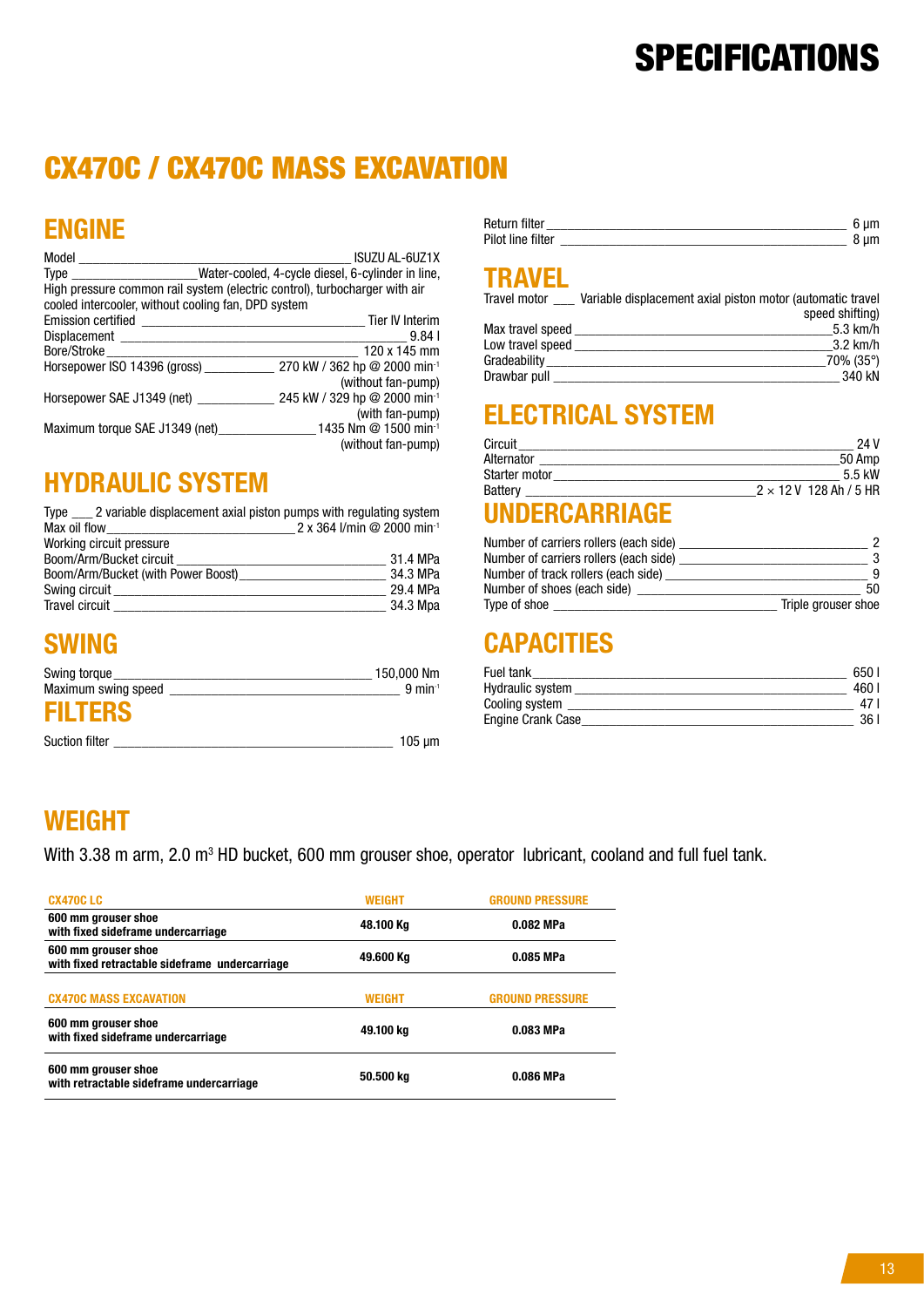

## GENERAL DIMENSIONS

|    |                                                 |    | <b>CX300C</b>    | <b>CX350C</b> |
|----|-------------------------------------------------|----|------------------|---------------|
|    |                                                 |    | <b>Arm 3.18m</b> | Arm 3.25 m    |
| A  | Overall length (without attachment)             | mm | 5580             | 6010          |
| A1 | Overall length (with attachment)                | mm | 10450            | 11140         |
| В  | Overall height (with attachment)                | mm | 3260             | 3420          |
| C  | <b>Cab height</b>                               | mm | 3210             | 3260          |
| D  | Upper structure overall width                   | mm | 2890             | 3030          |
|    | Swing (rear end radius)                         | mm | 3160             | 3550          |
| E  | Clearance height under upper structure          | mm | 1180             | 1210          |
|    | <b>Minimum ground clearance</b>                 | mm | 470              | 480           |
| G  | Wheel base (Center to center of wheels)         | mm | 3980             | 4040          |
| н  | <b>Crawler overall length</b>                   | mm | 4850             | 4980          |
|    | <b>Crawler tracks height</b>                    | mm | 1040             | 1090          |
|    | Track gauge                                     | mm | 2600             | 2600          |
|    | Undercarriage overall width (with 600 mm shoes) | mm | 3200             | 3200          |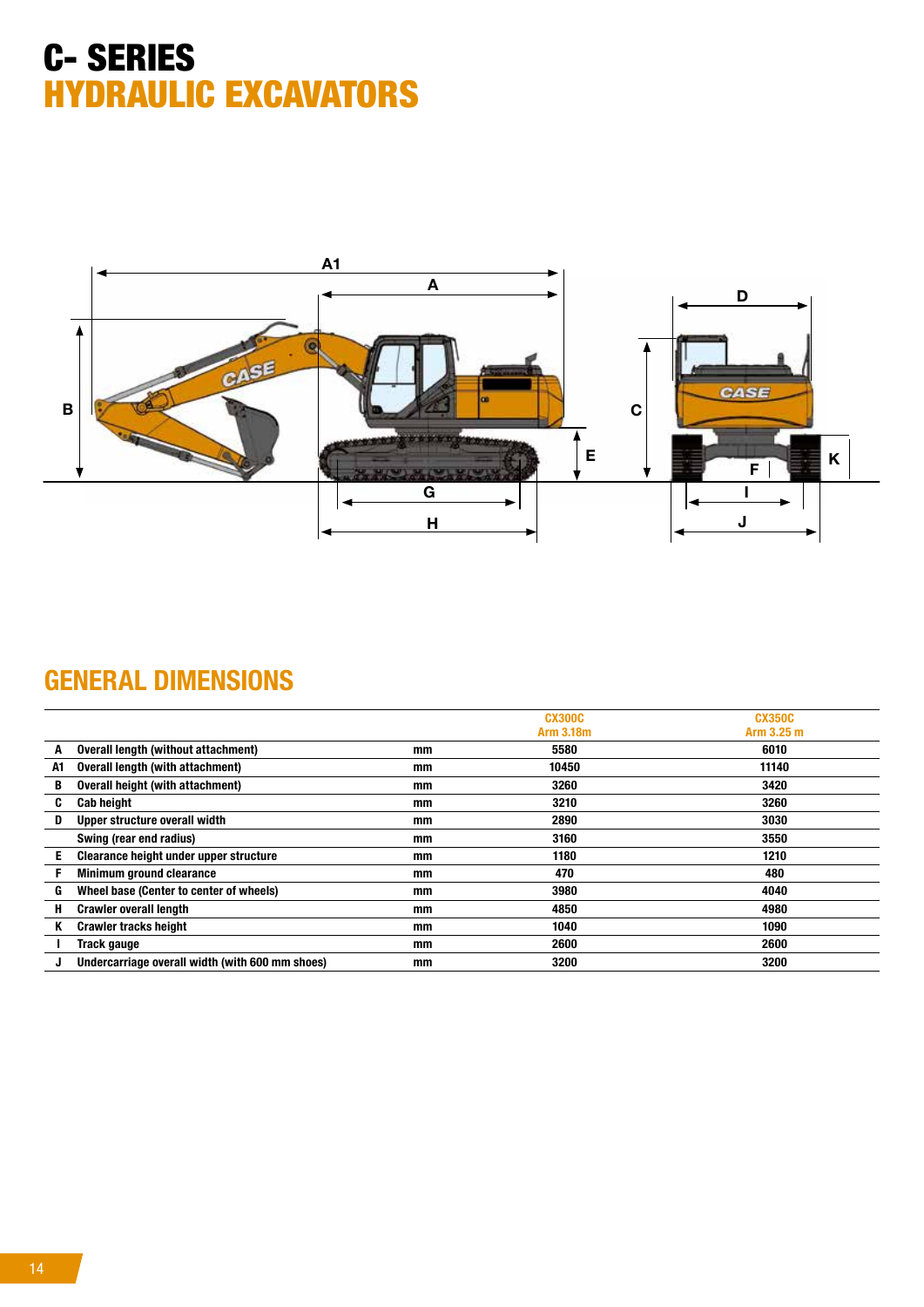

# PERFORMANCE DATA

|    |                                                |         | <b>CX300C</b><br>Arm 3.18 m | <b>CX350C</b><br>Arm 3.25 m |
|----|------------------------------------------------|---------|-----------------------------|-----------------------------|
|    | <b>Boom length</b>                             | mm      | 6150                        | 6450                        |
|    | <b>Bucket radius</b>                           | mm      | 1570                        | 1680                        |
|    | <b>Bucket wrist action</b>                     | $\circ$ | $176^\circ$                 | $173^\circ$                 |
| A  | <b>Maximum reach at GRP</b>                    | mm      | 10500                       | 10980                       |
| B  | <b>Maximum reach</b>                           | mm      | 10670                       | 11170                       |
| C  | Max. digging depth                             | mm      | 7100                        | 7340                        |
| D  | Max. digging height                            | mm      | 10060                       | 10370                       |
| E. | <b>Max. dumping height</b>                     | mm      | 7090                        | 7230                        |
|    | Arm digging force (with Power Boost)           | kN      | 132.4                       | 178                         |
|    | <b>Bucket digging force (with Power Boost)</b> | kN      | 190.2                       | 248.4                       |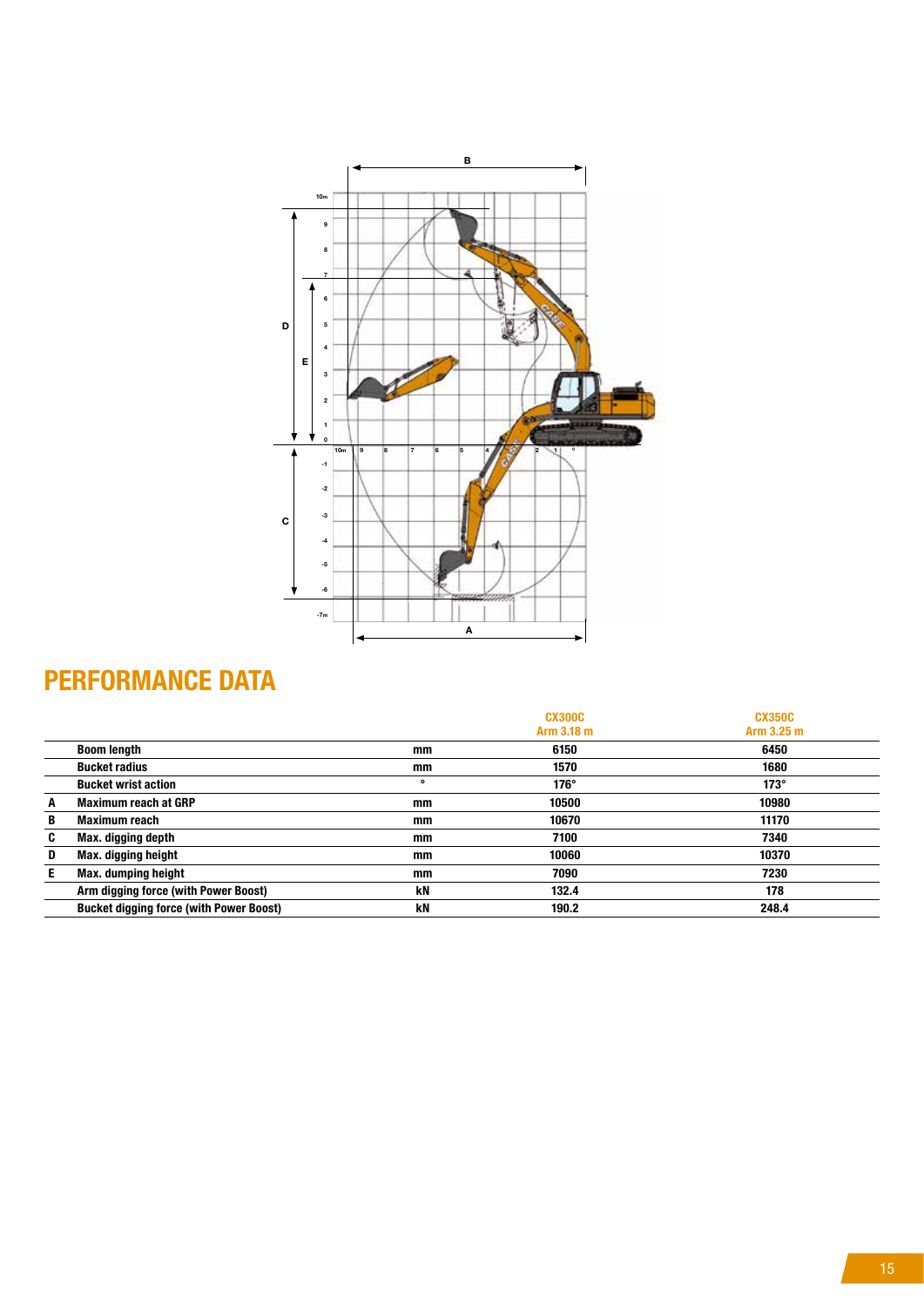

## GENERAL DIMENSIONS

|    |                                                               |    | <b>CX470C</b>           | <b>CX470C ME</b> | <b>CX470C ME</b>        |
|----|---------------------------------------------------------------|----|-------------------------|------------------|-------------------------|
|    |                                                               |    | (Retractable sideframe) | (Fixed sideframe | (Retractable sideframe) |
|    |                                                               |    | undercarriage)          | undercarriage)   | undercarriage)          |
|    |                                                               |    | Arm 3.38 m              | Arm 2.53 m       | Arm 3.38 m              |
| A  | Overall length (without attachment)                           | mm | 6445                    | 6445             | 6445                    |
| A1 | Overall length (with attachment)                              | mm | 12060                   | 12090            | 12030                   |
| B  | <b>Overall height (with attachment)</b>                       | mm | 3620                    | 3700             | 3650                    |
| C  | <b>Cab height</b>                                             | mm | 3440                    | 3590             | 3590                    |
| D  | Upper structure overall width w/o catwalks                    | mm | 3060                    | 3060             | 3060                    |
| E  | Upper structure overall width with catwalks                   | mm | 3590                    | 3590             | 3590                    |
| F  | Swing (rear end radius)                                       | mm | 3550                    | 3550             | 3550                    |
| G  | Clearance height under upper structure                        | mm | 1330                    | 1480             | 1480                    |
| Н  | Minimum ground clearance                                      | mm | 540                     | 740              | 740                     |
|    | Wheel base (Center to center of wheels)                       | mm | 4400                    | 4400             | 4400                    |
| J  | <b>Crawler overall length</b>                                 | mm | 5450                    | 5450             | 5450                    |
| M  | <b>Crawler tracks height</b>                                  | mm | 1240                    | 1220             | 1220                    |
| Κ  | Track gauge                                                   | mm | 2890                    | 2750             | 2890                    |
|    | Undercarriage overall width (with 600 mm shoes)<br>Retracted" | mm | 2990                    | 3350             | 2990                    |
|    | <b>Extended</b>                                               | mm | 3490                    |                  | 3490                    |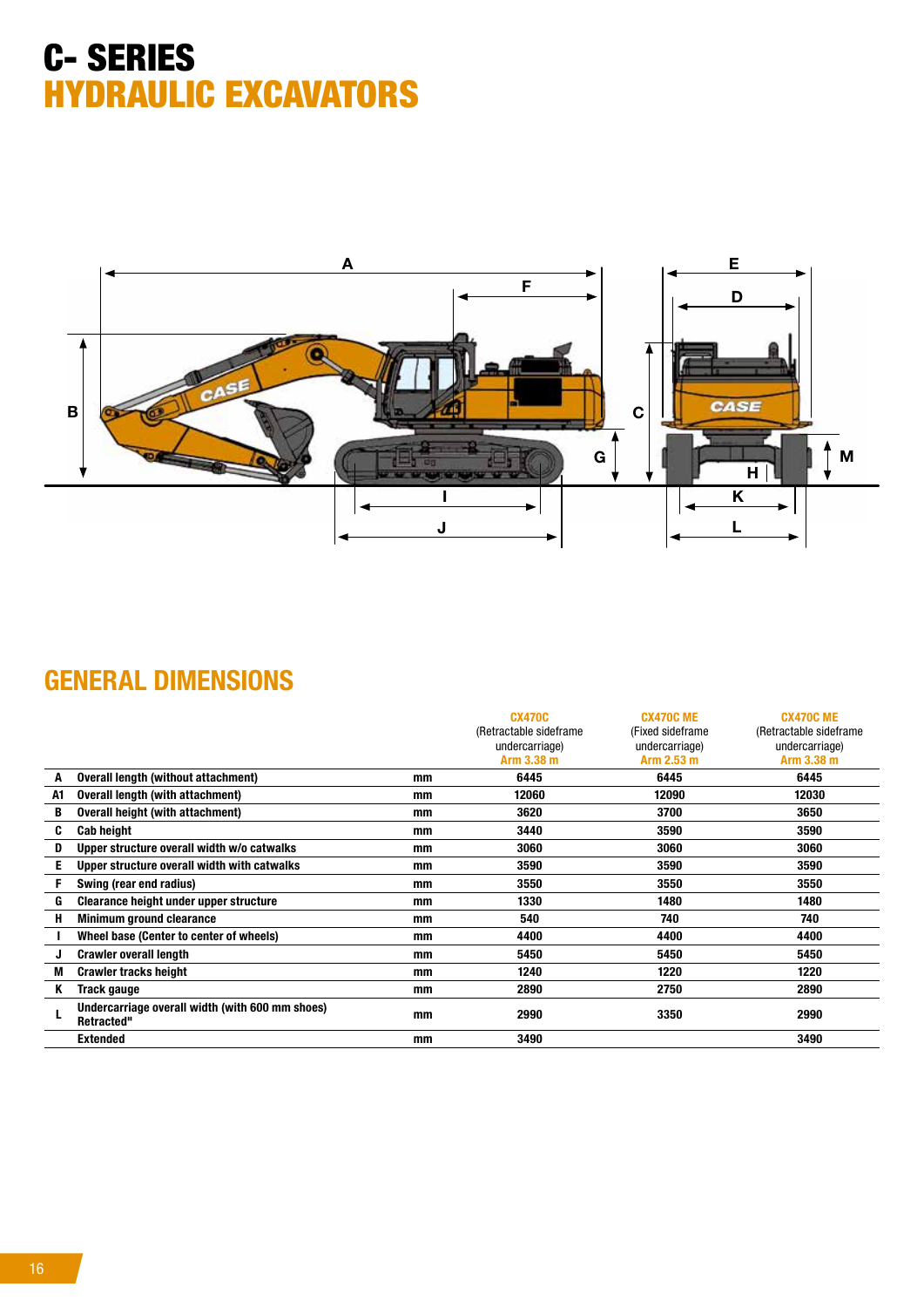

# PERFORMANCE DATA

|    |                                              |         | <b>CX470C</b><br>(Retractable sideframe)<br>undercarriage)<br>Arm 3.38 m | <b>CX470C ME</b><br>(Fixed sideframe)<br>undercarriage)<br>Arm 2.53 m | <b>CX470C ME</b><br>(Retractable sideframe)<br>undercarriage)<br>Arm 3.38 m |
|----|----------------------------------------------|---------|--------------------------------------------------------------------------|-----------------------------------------------------------------------|-----------------------------------------------------------------------------|
|    | <b>Boom length</b>                           | mm      | 6980                                                                     | 6980                                                                  | 6980                                                                        |
|    | <b>Bucket radius</b>                         | mm      | 1840                                                                     | 1840                                                                  | 1840                                                                        |
|    | <b>Bucket wrist action</b>                   | $\circ$ | 176                                                                      | 176                                                                   | 176                                                                         |
| A  | A Maximum reach at GRP                       | mm      | 11770                                                                    | 10950                                                                 | 11740                                                                       |
| B  | <b>B</b> Maximum reach                       | mm      | 12000                                                                    | 11230                                                                 | 12000                                                                       |
| C  | C Max. digging depth                         | mm      | 7720                                                                     | 6720                                                                  | 7570                                                                        |
| D  | D Max. digging height                        | mm      | 11140                                                                    | 10970                                                                 | 11290                                                                       |
| E. | E Max. dumping height                        | mm      | 7740                                                                     | 7570                                                                  | 7890                                                                        |
|    | Arm digging force with Power Boost           | kN      | 229 kN                                                                   | 281 kN                                                                | 229 kN                                                                      |
|    | <b>Bucket digging force with Power Boost</b> | kN      | <b>270 kN</b>                                                            | <b>270 kN</b>                                                         | <b>270 kN</b>                                                               |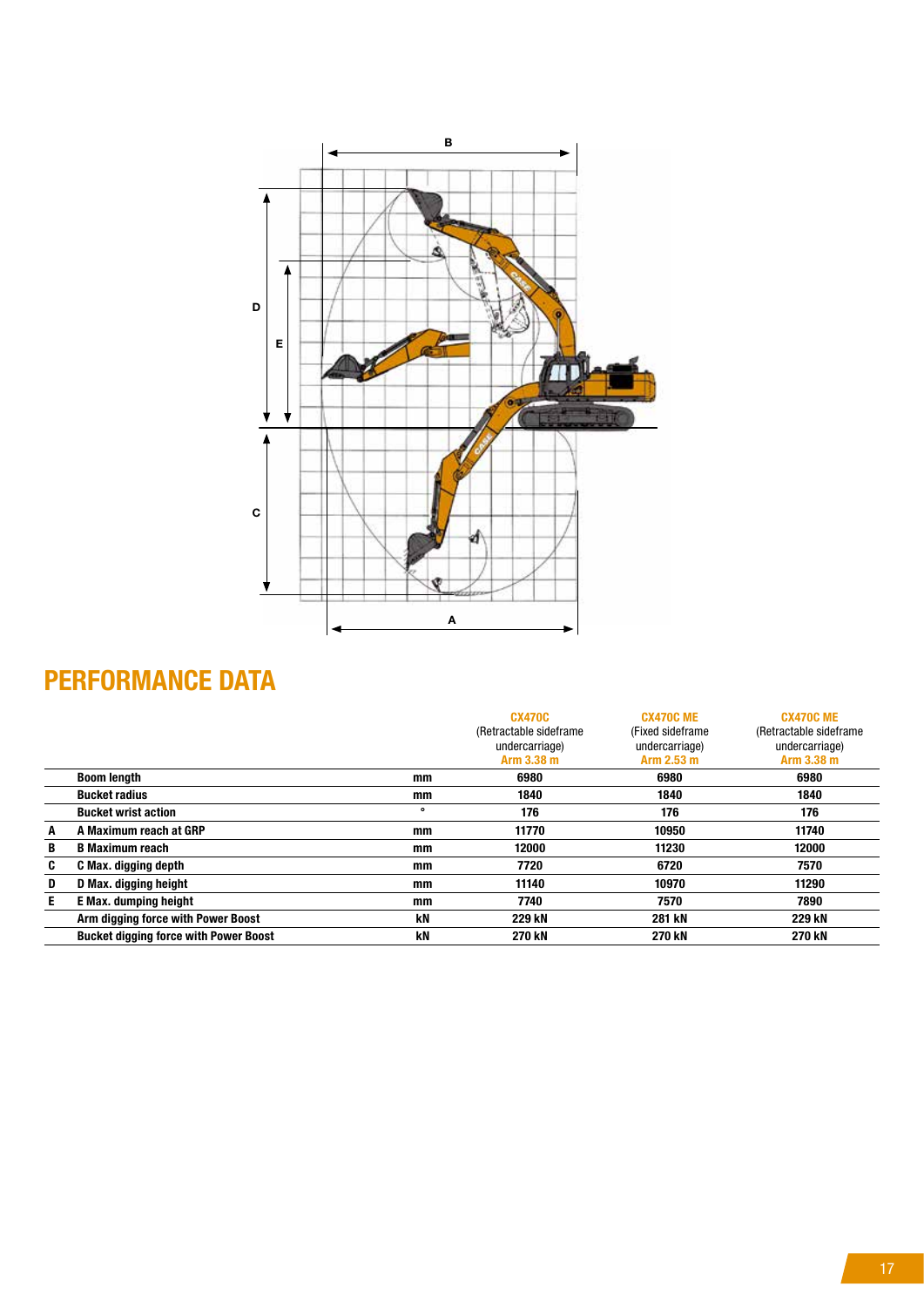# LIFTING **CAPACITY**

|                                                                                                                                                         | 1.5 <sub>m</sub><br>3.0 <sub>m</sub><br>4.5 <sub>m</sub> |                  |                  |                  |                  |                  | <b>REACH</b><br>6.0 <sub>m</sub><br>7.5 <sub>m</sub> |                  |                  |                  |                  | 9.0 <sub>m</sub><br>At max reach |                   |                   |                |                |                |
|---------------------------------------------------------------------------------------------------------------------------------------------------------|----------------------------------------------------------|------------------|------------------|------------------|------------------|------------------|------------------------------------------------------|------------------|------------------|------------------|------------------|----------------------------------|-------------------|-------------------|----------------|----------------|----------------|
| <b>Front</b>                                                                                                                                            |                                                          |                  |                  |                  |                  |                  |                                                      |                  |                  |                  |                  |                                  |                   |                   |                |                |                |
| 360°                                                                                                                                                    |                                                          | 긂                | Ш                |                  |                  | ıΨ               | 긢                                                    | Щ                | Ħ.               | Ш                | Ħ.               | ₩                                |                   |                   | ₩              |                | m              |
| CX300C Standard arm 3.18 m, 1.1 m <sup>3</sup> bucket (810 kg) bucket, 600 mm shoes, max reach 10.30 m                                                  |                                                          |                  |                  |                  |                  |                  |                                                      |                  |                  |                  |                  |                                  |                   |                   |                |                |                |
| 9.0 <sub>m</sub>                                                                                                                                        |                                                          |                  |                  |                  |                  |                  |                                                      |                  |                  |                  |                  |                                  |                   |                   | 3540*          | 3540*          | 7,41           |
| 7.5 <sub>m</sub>                                                                                                                                        |                                                          |                  |                  |                  |                  |                  |                                                      |                  |                  | 4920*            | 4920*            |                                  |                   |                   | 3290*          | 3290*          | 8,72           |
| 6.0 <sub>m</sub><br>4.5 <sub>m</sub>                                                                                                                    |                                                          |                  |                  |                  |                  |                  |                                                      | 8090*            | 7790*            | 5790*<br>7260*   | 5640<br>5460     | 4700*<br>5780*                   |                   | 4050<br>3960      | 3200*<br>3240* | 3200*<br>3180  | 9,56<br>10,1   |
| 3.0 <sub>m</sub>                                                                                                                                        |                                                          |                  | 18480*           |                  | 18480*           | 12910*           | 11810                                                | 9750*            | 7480             | 7940             | 5220             | 5900                             |                   | 3830              | 3370*          | 2980           | 10,3           |
| 1.5 <sub>m</sub>                                                                                                                                        |                                                          |                  | 7270*            |                  | 7270*            | 15540*           | 10910                                                | 11020            | 7040             | 7730             | 4980             | 5750                             |                   | 3690              | 3590*          | 2930           | 10,3           |
| 0 <sub>m</sub>                                                                                                                                          |                                                          |                  | 8280*            |                  | 8280*            | 16420*           | 10310                                                | 10740            | 6690             | 7510             | 4780             | 5630                             |                   | 3580              | 3940*          | 3000           | 10             |
| $-1.5m$                                                                                                                                                 | 8220*                                                    | 8220*            | 10890*           |                  | 10890*           | 16580*           | 10140                                                | 10520            | 6510             | 7380             | 4660             | 5580                             |                   | 3540              | 4520*          | 3230           | 9,54           |
| $-3.0m$<br>$-4.5m$                                                                                                                                      | 10640*<br>14240*                                         | 10640*<br>14240* | 14530*<br>19680* |                  | 14530*<br>19680* | 15850*<br>13970* | 10210<br>10420                                       | 10520<br>10390*  | 6530<br>6700     | 7400<br>7440     | 4690<br>4820     |                                  |                   |                   | 5520*<br>6950* | 3690<br>4600   | 8,78<br>7,66   |
| $-6.0 m$                                                                                                                                                |                                                          |                  | 14040*           |                  | 14040*           | 10210*           | 10210*                                               | 6860*            | 6790*            |                  |                  |                                  |                   |                   | 6570*          | 6570           | 6,04           |
|                                                                                                                                                         |                                                          |                  |                  |                  |                  |                  |                                                      |                  | <b>REACH</b>     |                  |                  |                                  |                   |                   |                |                |                |
| <b>Front</b>                                                                                                                                            | 1.5 <sub>m</sub>                                         |                  |                  | 3.0 <sub>m</sub> |                  | 4.5 <sub>m</sub> |                                                      | 6.0 <sub>m</sub> |                  | 7.5 <sub>m</sub> | 9.0 <sub>m</sub> |                                  | 10.5 <sub>m</sub> |                   |                | At max reach   |                |
|                                                                                                                                                         | Ŋμ                                                       | 붂                | ╚╻╜              |                  |                  |                  |                                                      | Ħ                | Л                |                  |                  | Ħ                                | Щ                 | 급                 | ₩              | 긃              | m              |
| $360^\circ$                                                                                                                                             |                                                          |                  |                  |                  |                  |                  |                                                      |                  |                  |                  |                  |                                  |                   |                   |                |                |                |
| CX350C Standard arm 3.25 m, 1.4 m <sup>3</sup> bucket (1170 kg) bucket, 600 mm shoes, max reach 10.70 m                                                 |                                                          |                  |                  |                  |                  |                  |                                                      |                  |                  |                  |                  |                                  |                   |                   |                |                |                |
| 9.0 <sub>m</sub><br>7.5 <sub>m</sub>                                                                                                                    |                                                          |                  |                  |                  |                  |                  |                                                      |                  | 6610*            | 6610*            | 5210*            | 5210*                            |                   |                   | 3850*<br>3620* | 3850*<br>3620* | 8,23<br>9,36   |
| 6.0 <sub>m</sub>                                                                                                                                        |                                                          |                  |                  |                  |                  |                  |                                                      |                  | 7420*            | 7170             | 6730*            | 5240                             |                   |                   | 3540*          | 3540*          | 10,1           |
| 4.5 <sub>m</sub>                                                                                                                                        |                                                          |                  |                  |                  | 7090*            | 7090*            | 9670*                                                | 9670*            | 8220*            | 6980             | 7280*            | 5080                             | 3910*             | 3760              | 3580*          | 3580*          | 10,6           |
| 3.0 <sub>m</sub>                                                                                                                                        |                                                          |                  | 18010*           | 18010*           | 15830*           | 14780*           | 11470*                                               | 9500             | 9260*            | 6630             | 7540             | 4880                             | 5320*             | 3670              | 3710*          | 3510           | 10,7           |
| 1.5 <sub>m</sub>                                                                                                                                        |                                                          |                  | 7490*            | 7490*            | 18080*           | 13780            | 12950*                                               | 8910             | 9840*            | 6310             | 7330             | 4680                             | 5460*             | 3580              | 3940*          | 3460           | 10,7           |
| 0 <sub>m</sub>                                                                                                                                          |                                                          |                  | 10510*           | 10510*           | 18950*           | 13090            | 13660                                                | 8480             | 9570             | 6050             | 7170             | 4530                             |                   |                   | 4330*          | 3560           | 10,4           |
| -1.5 m<br>-3.0 m                                                                                                                                        | 10500*<br>14510*                                         | 10500*<br>14510* | 14270*<br>19160* | 14270*<br>19160* | 18960*<br>18050* | 12980<br>13100   | 13480<br>13360*                                      | 8290<br>8340     | 9420<br>9460     | 5910<br>5960     | 7100<br>7160     | 4470<br>4560                     |                   |                   | 4940*<br>5990* | 3850<br>4420   | 9,91<br>9,13   |
| $-4.5m$                                                                                                                                                 | 19170*                                                   | 19170*           | 22330*           | 22330*           | 15950*           | 13400            | 11930*                                               | 8560             | 8820*            | 6230             |                  |                                  |                   |                   | 7400*          | 5500           | 8,01           |
| $-6.0m$                                                                                                                                                 |                                                          |                  | 16200*           | 16200*           | 11910*           | 11910*           | 8390*                                                | 8390*            |                  |                  |                  |                                  |                   |                   | 7110*          | 7110*          | 6,4            |
|                                                                                                                                                         |                                                          |                  |                  |                  |                  |                  |                                                      |                  |                  |                  |                  |                                  |                   |                   |                |                |                |
|                                                                                                                                                         |                                                          |                  |                  |                  |                  |                  |                                                      |                  | <b>REACH</b>     |                  |                  |                                  |                   |                   |                |                |                |
| <b>Front</b>                                                                                                                                            | 1.5 <sub>m</sub>                                         |                  |                  | 3.0 <sub>m</sub> |                  | 4.5 <sub>m</sub> |                                                      | 6.0 <sub>m</sub> |                  | 7.5 <sub>m</sub> |                  | 9.0 <sub>m</sub>                 |                   | 10.5 <sub>m</sub> |                | At max reach   |                |
|                                                                                                                                                         | ŀΙ                                                       | 랆                |                  |                  |                  |                  |                                                      | Ħ                | ₩                | 군                |                  | 글                                | ١J                | 금                 | ıIJ            |                | m              |
| $360^\circ$                                                                                                                                             |                                                          |                  |                  |                  |                  |                  |                                                      |                  |                  |                  |                  |                                  |                   |                   |                |                |                |
| CX470C Short HD arm 3.38 m, retractable sideframe undercarriage, 2.0 m <sup>3</sup> HD bucket (1950 kg), 600 mm shoes, max reach 11.50 m                |                                                          |                  |                  |                  |                  |                  |                                                      |                  | 7590*            | 7590*            |                  |                                  |                   |                   | 7070*          | 7070*          | 8.53           |
| 9.0 <sub>m</sub><br>7.5 <sub>m</sub>                                                                                                                    |                                                          |                  |                  |                  |                  |                  |                                                      |                  | 10190*           | 10190*           | 8880*            | 7720                             |                   |                   | 6790*          | 6770           | 9.58           |
| 6.0 <sub>m</sub>                                                                                                                                        |                                                          |                  |                  |                  |                  |                  | 12480*                                               | 12480*           | 10680*           | 10360*           | 9550*            | 7530                             |                   |                   | 6740*          | 5790           | 10.3           |
| 4.5 <sub>m</sub>                                                                                                                                        |                                                          |                  |                  |                  | 19100*           | 19100*           | 14720*                                               | 14190            | 11670*           | 9920             | 10040*           | 7240                             | 8480*             | 5400              | 6860*          | 5250           | 10.6           |
| 3.0 <sub>m</sub>                                                                                                                                        |                                                          |                  |                  |                  | 22530*           | 20630            | 16610*                                               | 13380            | 12730*           | 9400             | 10450*           | 6950                             | 8450              | 5260              | 7130*          | 5010           | 10.8           |
| 1.5 <sub>m</sub><br>0 <sub>m</sub>                                                                                                                      |                                                          |                  |                  |                  | 18380*<br>22130* | 18380*<br>19100  | 17480*<br>17430*                                     | 12660<br>12300   | 13360*<br>13420* | 8980<br>8700     | 10700*<br>10540  | 6690<br>6530                     | 8320              | 5150              | 7600*<br>8350* | 5000<br>5250   | 10.7<br>10.3   |
| $-1.5 m$                                                                                                                                                | 17970*                                                   | 17970*           | 17970*           | 17970*           | 22220*           | 19940            | 16820*                                               | 12330            | 13030*           | 8680             | 10140*           | 6560                             |                   |                   | 8540*          | 5820           | 9.73           |
| $-3.0 m$                                                                                                                                                | 25100*                                                   | 25100*           | 25100*           | 25100*           | 19690*           | 19650*           | 15210*                                               | 12560            | 11680*           | 8870             |                  |                                  |                   |                   | 8200*          | 6920           | 8.83           |
| $-4.5 m$                                                                                                                                                | 19400*                                                   | 19400*           | 19400*           | 19400*           | 15610*           | 15610*           | 12060*                                               | 12060            | 7870*            | 7870*            |                  |                                  |                   |                   | 7420*          | 7420*          | 7.54           |
| $-6.0 m$                                                                                                                                                | 19400*                                                   | 19400*           | $19400*$         | 19400*           | 15610*           | 15610*           | 12060*                                               | 12060            | 7870*            | 7870*            |                  |                                  |                   |                   | 7420*          | 7420*          | 7.54           |
|                                                                                                                                                         |                                                          |                  |                  |                  |                  |                  |                                                      |                  | <b>REACH</b>     |                  |                  |                                  |                   |                   |                |                |                |
| <b>Front</b>                                                                                                                                            |                                                          | 3.0 <sub>m</sub> |                  |                  | 4.5 <sub>m</sub> |                  | 6.0 <sub>m</sub>                                     |                  |                  | 7.5 <sub>m</sub> |                  | 9.0 <sub>m</sub>                 |                   |                   | At max reach   |                |                |
| $360^\circ$                                                                                                                                             | ₩                                                        | 금                |                  | Ψ                | ÷.               | ╟                |                                                      | Ħ٠               | ₩                | e.               |                  | ₩                                | ╇╅╌               | ┞                 |                | ÷÷             | m              |
| CX470C mass excavation, short HD arm 2.53 m, fixed sideframe undercarriage, 3.0 m <sup>3</sup> bucket (2400 kg) bucket, 600 mm shoes, max reach 10.40 m |                                                          |                  |                  |                  |                  |                  |                                                      |                  |                  |                  |                  |                                  |                   |                   |                |                |                |
| 9.0 <sub>m</sub>                                                                                                                                        |                                                          |                  |                  |                  |                  |                  |                                                      |                  | 7780*            | 7780*            |                  |                                  |                   | 5990*             |                | 5990*          | 8,13           |
| 7.5 <sub>m</sub>                                                                                                                                        |                                                          |                  |                  |                  |                  |                  |                                                      |                  | 9380*            | 9380*            |                  | 7720*                            | 6540              | 5650*             |                | 5650*          | 9,22           |
| 6.0 <sub>m</sub>                                                                                                                                        |                                                          |                  |                  |                  |                  | 11460*           |                                                      | 11460*           | 10310*           | 9270             |                  | 9070*                            | 6440              | 5520*             |                | 5090           | 9,92           |
| 4.5 <sub>m</sub><br>3.0 <sub>m</sub>                                                                                                                    |                                                          |                  |                  | 17600*<br>21070* | 17600*<br>19200  | 14090*<br>16060* |                                                      | 13010<br>12070   | 11370*<br>12400* | 8780<br>8260     |                  | 9680*<br>10190*                  | 6190<br>5900      | 5570*<br>5780*    |                | 4530<br>4260   | 10,33<br>10,48 |
| 1.5 <sub>m</sub>                                                                                                                                        |                                                          |                  |                  | 23510*           | 17640            | 17170*           |                                                      | 11260            | 13060*           | 7800             |                  | 10230                            | 5640              | 6180*             |                | 4230           | 10,4           |
| 0 <sub>m</sub>                                                                                                                                          | 13010*                                                   | 13010*           |                  | 23860*           | 17070            | 17210*           |                                                      | 10750            | 13140*           | 7480             |                  | 10030                            | 5460              | 6850*             |                | 4450           | 10,07          |
| $-1.5 m$                                                                                                                                                | 19120*                                                   | 19120*           |                  | 22670*           | 17380            | 16740*           |                                                      | 10690            | 12780*           | 7390             |                  | 9720*                            | 5480              | 7960*             |                | 4990           | 9,49           |
| $-3.0 m$<br>$-4.5 m$                                                                                                                                    | 27010*<br>20500*                                         | 27010*<br>20500* |                  | 20140*<br>15810* | 17630<br>15810*  | 15160*<br>11790* |                                                      | 10920<br>11020   | 11360*           | 7610             |                  |                                  |                   | 8020*<br>7150*    |                | 6020<br>7150*  | 8,61<br>7,34   |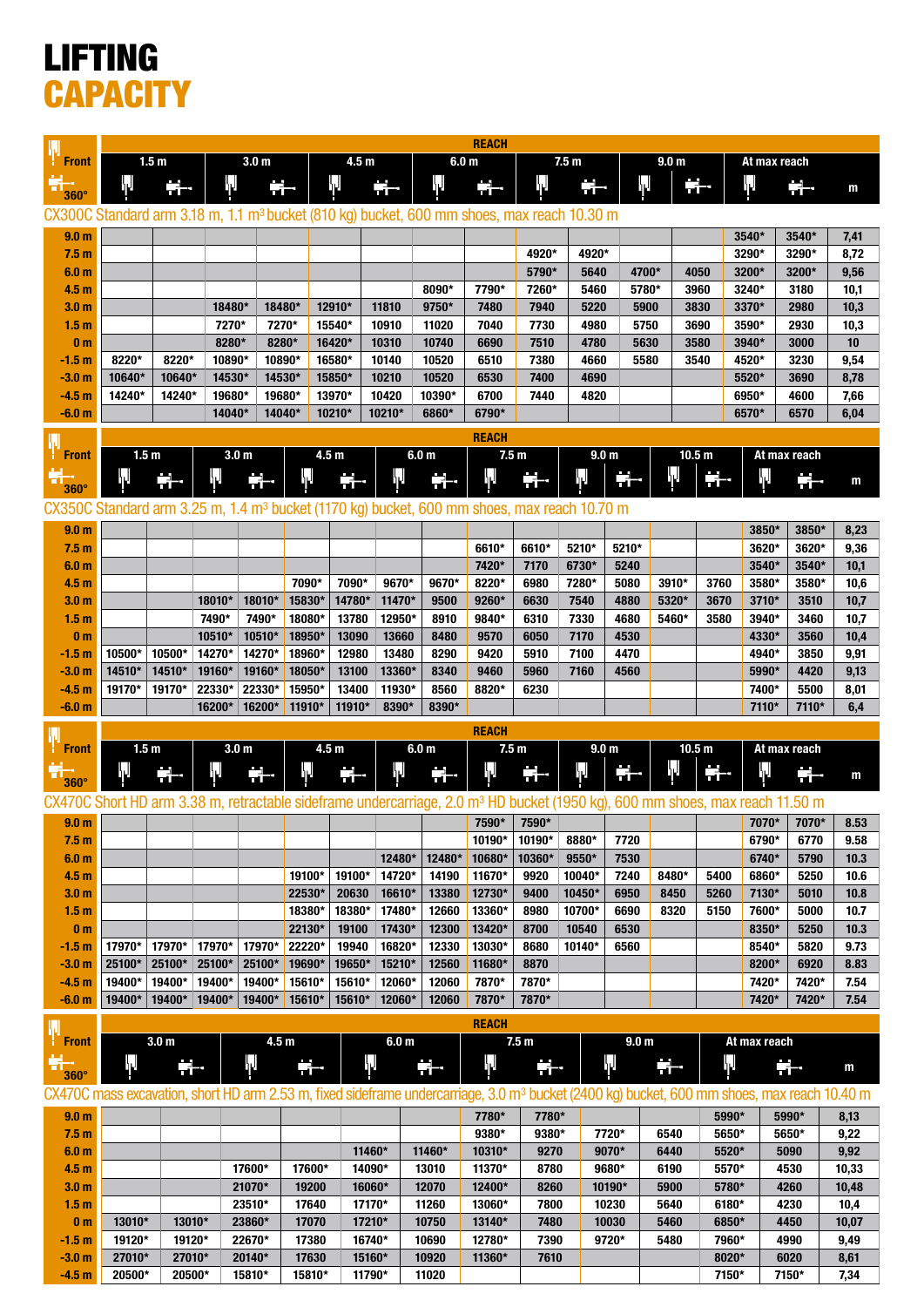

#### STANDARD EQUIPMENT

#### ENGINE

Isuzu 6-cylinder turbo-charged diesel Tier IV Interim Certified Electronic fuel injection High pressure common rail system Neutral safety start Auto-engine warm up, emergency stop Glow-plug pre-heat EPF (Engine Protection Feature) Dual-stage fuel filtration Dual element air filter Remote oil filter Green plug oil drain 500-hour engine oil change interval 24-Volt system Battery disconnect switch High ambient temperature cooling package Fuel cooler Fuel filter restriction indicator Idle start Radiator, oil cooler, intercooler Refueling Pump

#### FUEL ECONOMY SYSTEMS

Engine Idle/Fuel Economy System: Auto-idle One-touch idle Auto-idle shut-down Torque control Boom Economy Control (BEC) Swing Relief Control (SWC) Spool Stroke Control (SSC)

#### **HYDRAULICS**

Auto power boost Auto travel speed change Selectable work modes Single acting pedal activated hammer circuit Pre-set auxiliary pump settings Switch controlled auxiliary selection Hydraulic filter restriction indicator Oil cooler 5,000 hour hydraulic oil change interval 2,000 hour hydraulic filter change interval

#### UPPERSTRUCTURE

ISO mirrors Handrail – RH access ISO guard rails Isolation mounted cab (4 point fluid mounting) Lifting eyes for counterweight Lockable fuel cap, service doors and toolbox Rear and side view safety camera

#### UNDERCARRIAGE

600 mm steel triple grouser shoes LC type (Long Carriage) undercarriage Full overlap turntable bearing tub Sealed link chain Double center track guards on CX350C Full Track Guards on CX370C

#### **ATTACHMENTS**

HD Monoboom 6.45 m HD Arm 2.63 m

#### HD bucket linkage without hook Boom mounted work light Auxiliary pipe brackets Centralized lube bank Attachment cushion valve

#### OPERATOR STATION

Pressurized cab Safety glasses for all windows Sun visor&rain deflector AC/heat/defrost w/auto climate control Hot&coolbox, cup holder & ashtray Cloth covered air-suspension seat fully adjustable and reclinable Adjustable armrests Tilting consoles - 4-position Low-effort joystick controls Sliding cockpit 180 mm Auxiliary select system Multifunction LCD color monitor (180 mm) Anti-theft system (start code system) Rubber floormat 12 V electric socket /24 Vcigarette lighter One-piece right hand window Internal & external view mirrors Working lights (boom&upperstructure) Cab top working lights Windshield wiper / washer Storage compartments On-board diagnostic system

#### OPTIONAL EQUIPMENT

#### **HYDRAULICS**

Clamshell circuit/Low-flow circuit Single/Double acting multifunction auxiliary circuit pedal activated (hammer/high flow)

#### **ATTACHMENTS**

HD Arm 3.25 m Hydraulic quick coupler provision Safety valves and HD bucket linkage with hook

#### UNDERCARRIAGE

700 / 800 mm steel shoes Full Track Guards on CX350C Double center track guards on CX370C

#### OPERATOR STATION

ROPS level II Front cab guard - vertical bars (OPG level 2) Front cab guard - vertical bars (OPG level 1) Front mesh screen AM/FM CD/radio with antenna and 2-speakers

#### **OTHERS**

Overload warning device Travel alarm